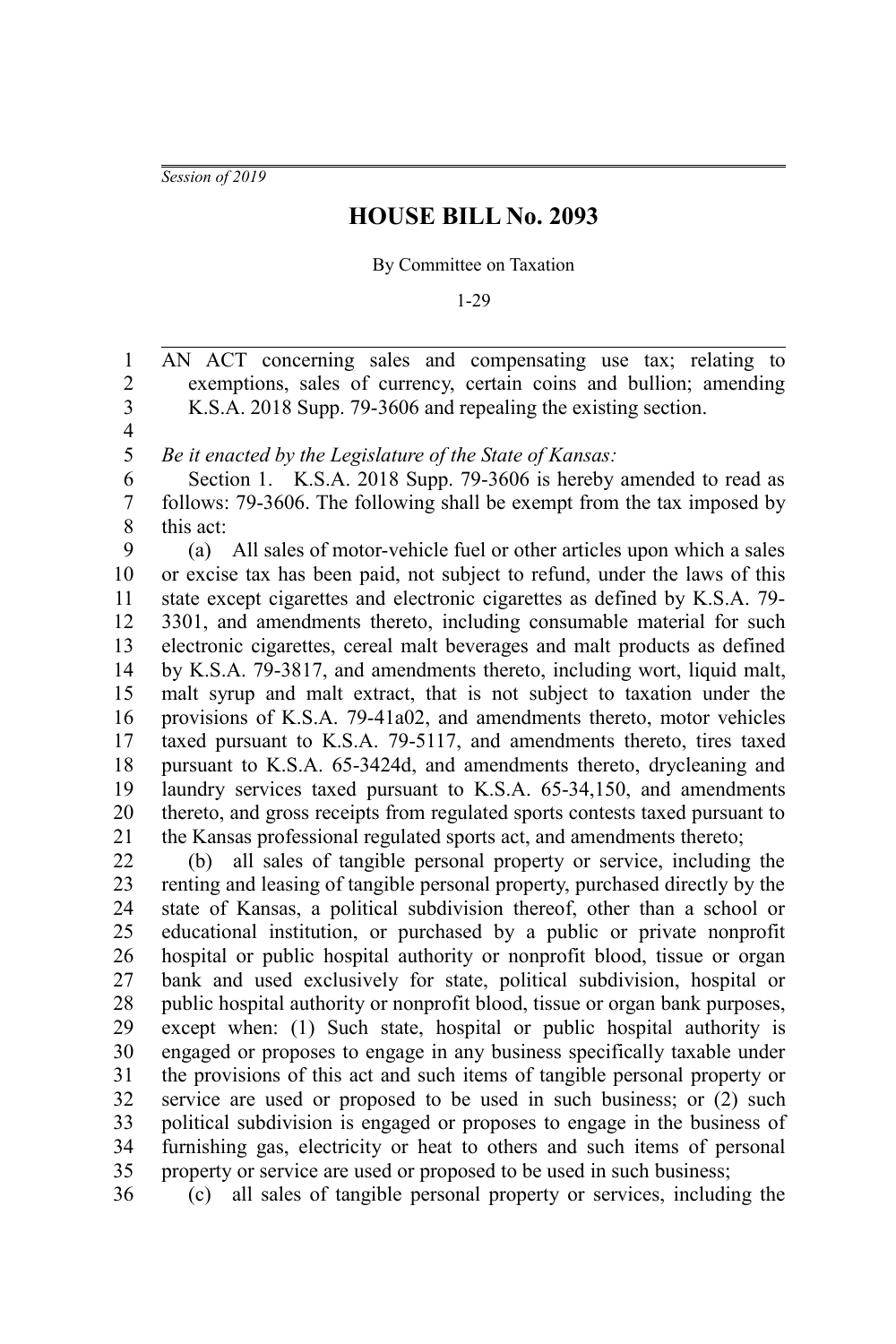renting and leasing of tangible personal property, purchased directly by a public or private elementary or secondary school or public or private nonprofit educational institution and used primarily by such school or institution for nonsectarian programs and activities provided or sponsored by such school or institution or in the erection, repair or enlargement of buildings to be used for such purposes. The exemption herein provided shall not apply to erection, construction, repair, enlargement or equipment of buildings used primarily for human habitation; 1 2 3 4 5 6 7 8

(d) all sales of tangible personal property or services purchased by a contractor for the purpose of constructing, equipping, reconstructing, maintaining, repairing, enlarging, furnishing or remodeling facilities for any public or private nonprofit hospital or public hospital authority, public or private elementary or secondary school, a public or private nonprofit educational institution, state correctional institution including a privately constructed correctional institution contracted for state use and ownership, that would be exempt from taxation under the provisions of this act if purchased directly by such hospital or public hospital authority, school, educational institution or a state correctional institution; and all sales of tangible personal property or services purchased by a contractor for the purpose of constructing, equipping, reconstructing, maintaining, repairing, enlarging, furnishing or remodeling facilities for any political subdivision of the state or district described in subsection (s), the total cost of which is paid from funds of such political subdivision or district and that would be exempt from taxation under the provisions of this act if purchased directly by such political subdivision or district. Nothing in this subsection or in the provisions of K.S.A. 12-3418, and amendments thereto, shall be deemed to exempt the purchase of any construction machinery, equipment or tools used in the constructing, equipping, reconstructing, maintaining, repairing, enlarging, furnishing or remodeling facilities for any political subdivision of the state or any such district. As used in this subsection, K.S.A. 12-3418 and 79-3640, and amendments thereto, "funds of a political subdivision" shall mean general tax revenues, the proceeds of any bonds and gifts or grants-in-aid. Gifts shall not mean funds used for the purpose of constructing, equipping, reconstructing, repairing, enlarging, furnishing or remodeling facilities that are to be leased to the donor. When any political subdivision of the state, district described in subsection (s), public or private nonprofit hospital or public hospital authority, public or private elementary or secondary school, public or private nonprofit educational institution, state correctional institution including a privately constructed correctional institution contracted for state use and ownership shall contract for the purpose of constructing, equipping, reconstructing, maintaining, repairing, enlarging, furnishing or remodeling facilities, it shall obtain from the state and furnish to the contractor an exemption 9 10 11 12 13 14 15 16 17 18 19 20 21 22 23 24 25 26 27 28 29 30 31 32 33 34 35 36 37 38 39 40 41 42 43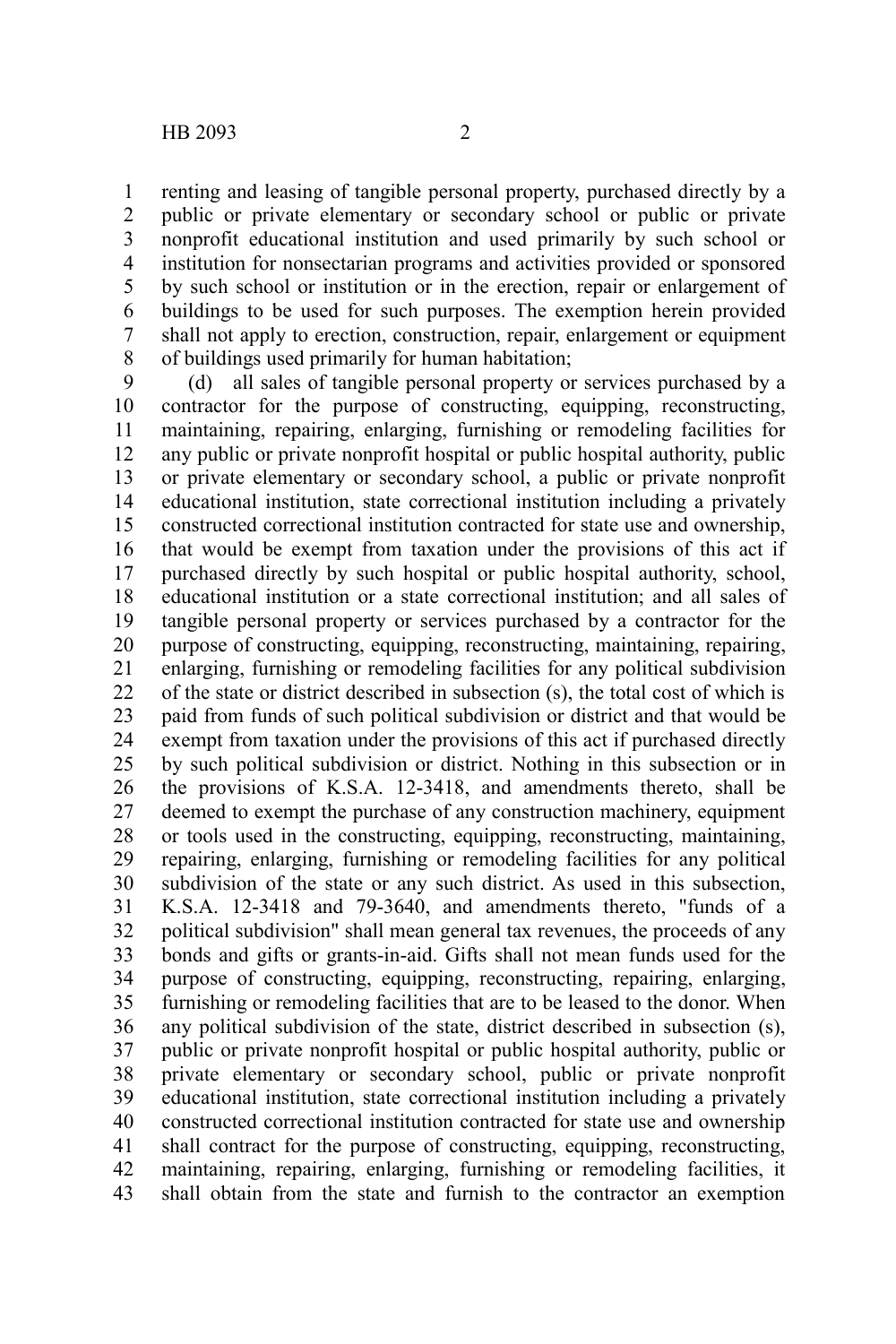certificate for the project involved, and the contractor may purchase materials for incorporation in such project. The contractor shall furnish the number of such certificate to all suppliers from whom such purchases are made, and such suppliers shall execute invoices covering the same bearing the number of such certificate. Upon completion of the project the contractor shall furnish to the political subdivision, district described in subsection (s), hospital or public hospital authority, school, educational institution or department of corrections concerned a sworn statement, on a form to be provided by the director of taxation, that all purchases so made were entitled to exemption under this subsection. As an alternative to the foregoing procedure, any such contracting entity may apply to the secretary of revenue for agent status for the sole purpose of issuing and furnishing project exemption certificates to contractors pursuant to rules and regulations adopted by the secretary establishing conditions and standards for the granting and maintaining of such status. All invoices shall be held by the contractor for a period of five years and shall be subject to audit by the director of taxation. If any materials purchased under such a certificate are found not to have been incorporated in the building or other project or not to have been returned for credit or the sales or compensating tax otherwise imposed upon such materials that will not be so incorporated in the building or other project reported and paid by such contractor to the director of taxation not later than the  $20<sup>th</sup>$  day of the month following the close of the month in which it shall be determined that such materials will not be used for the purpose for which such certificate was issued, the political subdivision, district described in subsection (s), hospital or public hospital authority, school, educational institution or the contractor contracting with the department of corrections for a correctional institution concerned shall be liable for tax on all materials purchased for the project, and upon payment thereof it may recover the same from the contractor together with reasonable attorney fees. Any contractor or any agent, employee or subcontractor thereof, who shall use or otherwise dispose of any materials purchased under such a certificate for any purpose other than that for which such a certificate is issued without the payment of the sales or compensating tax otherwise imposed upon such materials, shall be guilty of a misdemeanor and, upon conviction therefor, shall be subject to the penalties provided for in K.S.A. 79-3615(h), and amendments thereto; 1 2 3 4 5 6 7 8 9 10 11 12 13 14 15 16 17 18 19 20 21 22 23 24 25 26 27 28 29 30 31 32 33 34 35 36 37

(e) all sales of tangible personal property or services purchased by a contractor for the erection, repair or enlargement of buildings or other projects for the government of the United States, its agencies or instrumentalities, that would be exempt from taxation if purchased directly by the government of the United States, its agencies or instrumentalities. When the government of the United States, its agencies or 38 39 40 41 42 43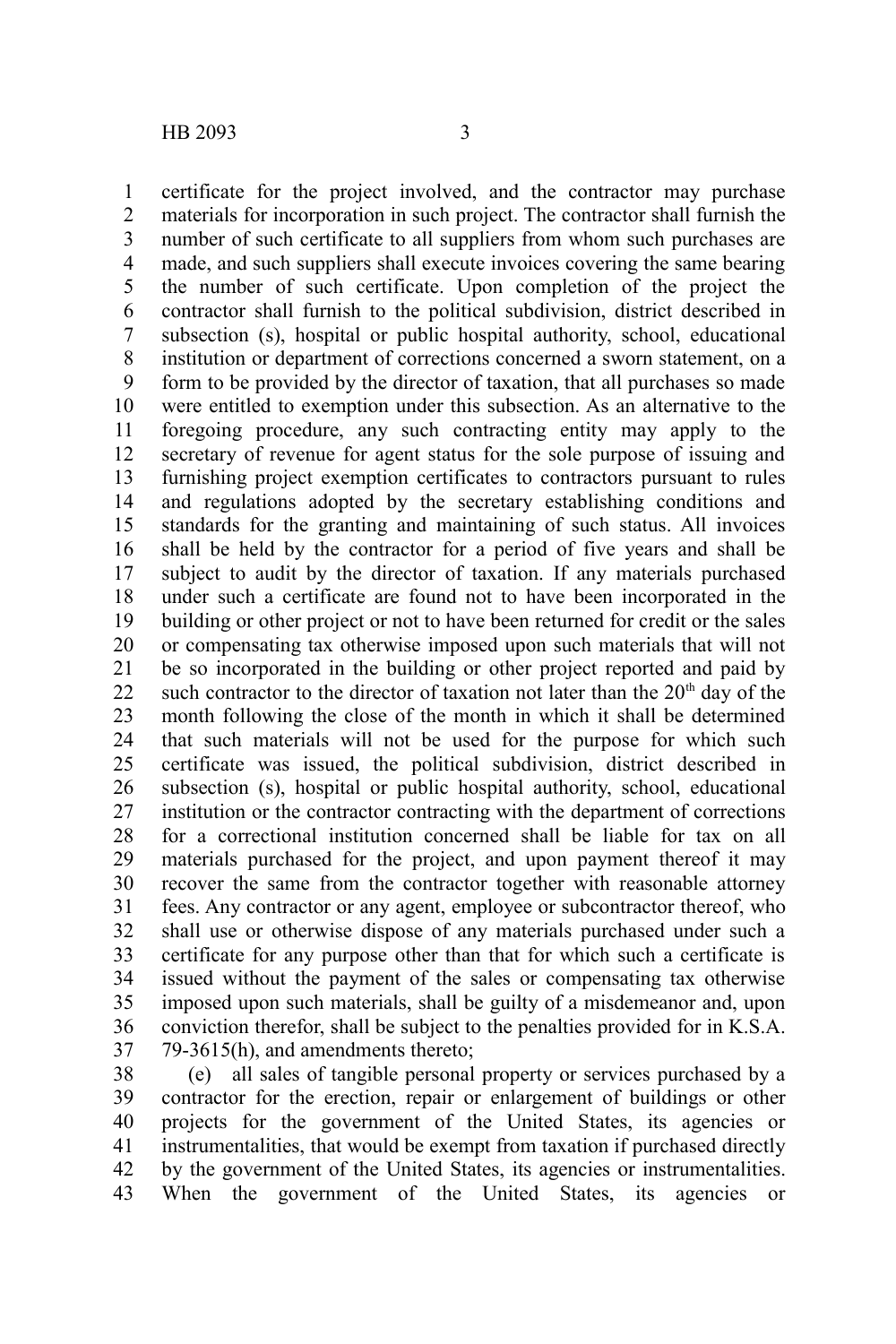instrumentalities shall contract for the erection, repair, or enlargement of any building or other project, it shall obtain from the state and furnish to the contractor an exemption certificate for the project involved, and the contractor may purchase materials for incorporation in such project. The contractor shall furnish the number of such certificates to all suppliers from whom such purchases are made, and such suppliers shall execute invoices covering the same bearing the number of such certificate. Upon completion of the project the contractor shall furnish to the government of the United States, its agencies or instrumentalities concerned a sworn statement, on a form to be provided by the director of taxation, that all purchases so made were entitled to exemption under this subsection. As an alternative to the foregoing procedure, any such contracting entity may apply to the secretary of revenue for agent status for the sole purpose of issuing and furnishing project exemption certificates to contractors pursuant to rules and regulations adopted by the secretary establishing conditions and standards for the granting and maintaining of such status. All invoices shall be held by the contractor for a period of five years and shall be subject to audit by the director of taxation. Any contractor or any agent, employee or subcontractor thereof, who shall use or otherwise dispose of any materials purchased under such a certificate for any purpose other than that for which such a certificate is issued without the payment of the sales or compensating tax otherwise imposed upon such materials, shall be guilty of a misdemeanor and, upon conviction therefor, shall be subject to the penalties provided for in K.S.A. 79-3615(h), and amendments thereto; 1 2 3 4 5 6 7 8 9 10 11 12 13 14 15 16 17 18 19 20 21 22 23 24 25

(f) tangible personal property purchased by a railroad or public utility for consumption or movement directly and immediately in interstate commerce; 26 27 28

(g) sales of aircraft including remanufactured and modified aircraft sold to persons using directly or through an authorized agent such aircraft as certified or licensed carriers of persons or property in interstate or foreign commerce under authority of the laws of the United States or any foreign government or sold to any foreign government or agency or instrumentality of such foreign government and all sales of aircraft for use outside of the United States and sales of aircraft repair, modification and replacement parts and sales of services employed in the remanufacture, modification and repair of aircraft; 29 30 31 32 33 34 35 36 37

(h) all rentals of nonsectarian textbooks by public or private elementary or secondary schools; 38 39

(i) the lease or rental of all films, records, tapes, or any type of sound or picture transcriptions used by motion picture exhibitors; 40 41

(j) meals served without charge or food used in the preparation of such meals to employees of any restaurant, eating house, dining car, hotel, 42 43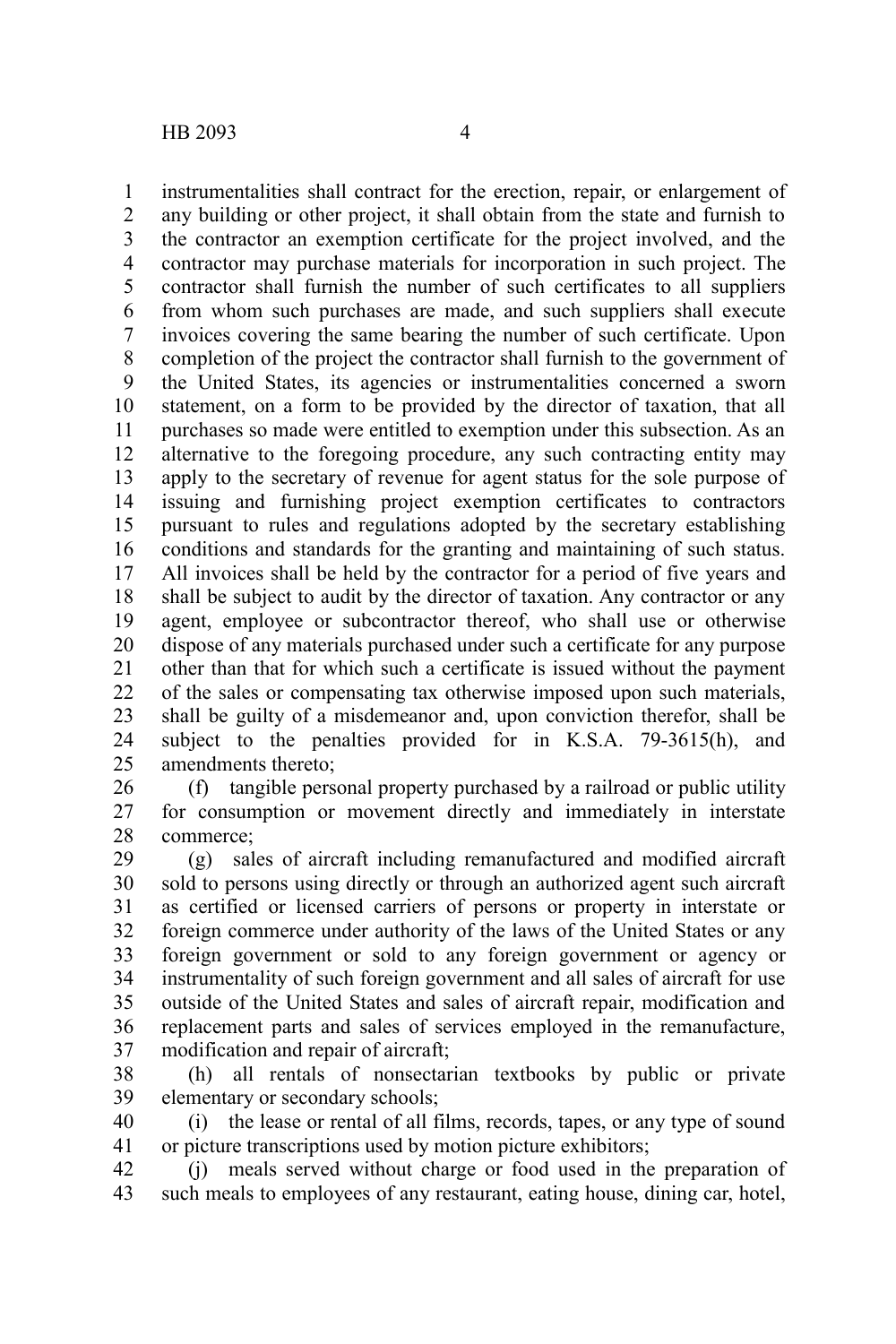drugstore or other place where meals or drinks are regularly sold to the public if such employees' duties are related to the furnishing or sale of such meals or drinks; 1 2 3

(k) any motor vehicle, semitrailer or pole trailer, as such terms are defined by K.S.A. 8-126, and amendments thereto, or aircraft sold and delivered in this state to a bona fide resident of another state, which motor vehicle, semitrailer, pole trailer or aircraft is not to be registered or based in this state and which vehicle, semitrailer, pole trailer or aircraft will not remain in this state more than 10 days; 4 5 6 7 8 9

(l) all isolated or occasional sales of tangible personal property, services, substances or things, except isolated or occasional sale of motor vehicles specifically taxed under the provisions of K.S.A. 79-3603(o), and amendments thereto; 10 11 12 13

(m) all sales of tangible personal property that become an ingredient or component part of tangible personal property or services produced, manufactured or compounded for ultimate sale at retail within or without the state of Kansas; and any such producer, manufacturer or compounder may obtain from the director of taxation and furnish to the supplier an exemption certificate number for tangible personal property for use as an ingredient or component part of the property or services produced, manufactured or compounded; 14 15 16 17 18 19 20 21

(n) all sales of tangible personal property that is consumed in the production, manufacture, processing, mining, drilling, refining or compounding of tangible personal property, the treating of by-products or wastes derived from any such production process, the providing of services or the irrigation of crops for ultimate sale at retail within or without the state of Kansas; and any purchaser of such property may obtain from the director of taxation and furnish to the supplier an exemption certificate number for tangible personal property for consumption in such production, manufacture, processing, mining, drilling, refining, compounding, treating, irrigation and in providing such services; 22 23 24 25 26 27 28 29 30 31 32

(o) all sales of animals, fowl and aquatic plants and animals, the primary purpose of which is use in agriculture or aquaculture, as defined in K.S.A. 47-1901, and amendments thereto, the production of food for human consumption, the production of animal, dairy, poultry or aquatic plant and animal products, fiber or fur, or the production of offspring for use for any such purpose or purposes; 33 34 35 36 37 38

(p) all sales of drugs dispensed pursuant to a prescription order by a licensed practitioner or a mid-level practitioner as defined by K.S.A. 65- 1626, and amendments thereto. As used in this subsection, "drug" means a compound, substance or preparation and any component of a compound, substance or preparation, other than food and food ingredients, dietary 39 40 41 42 43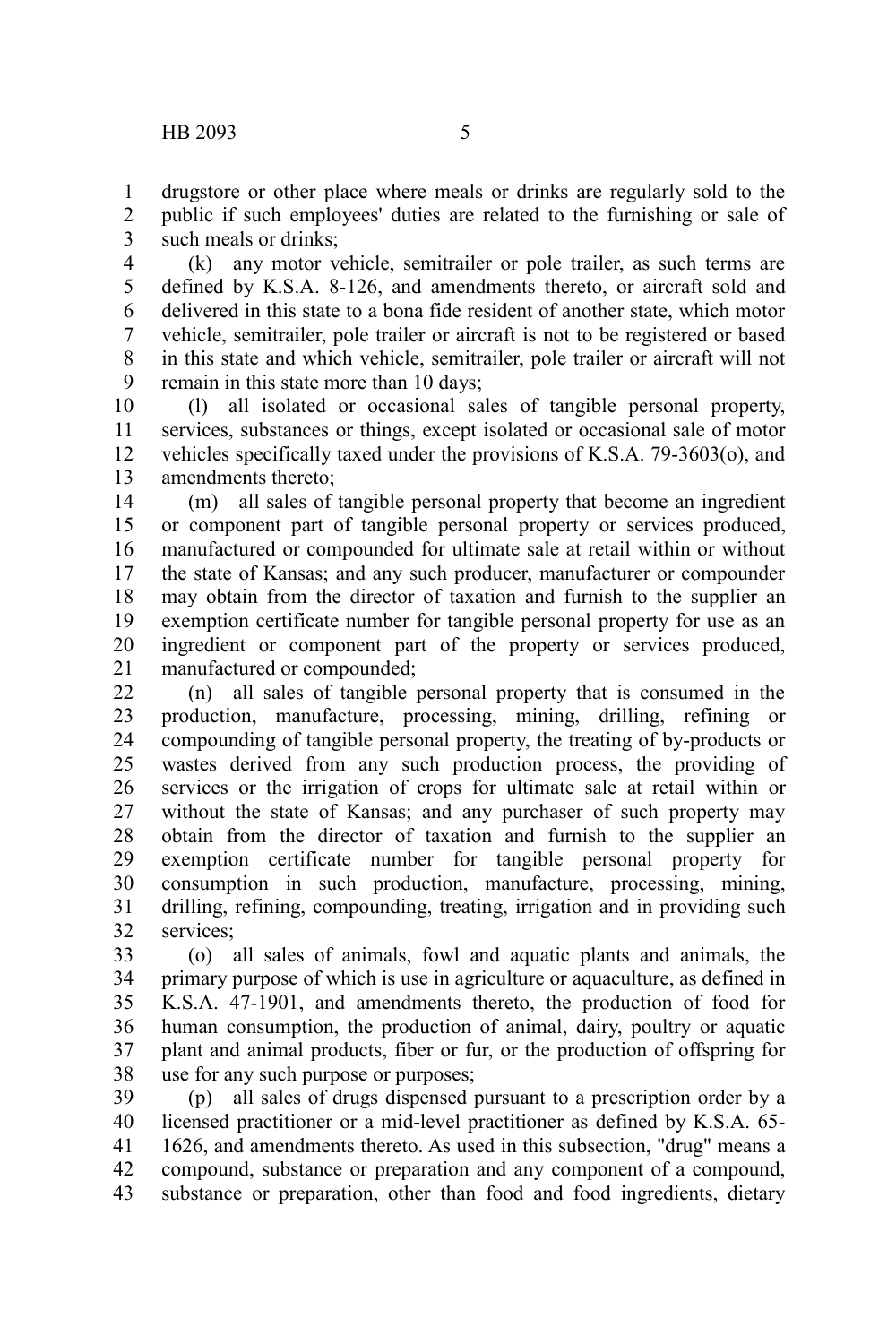43

supplements or alcoholic beverages, recognized in the official United States pharmacopeia, official homeopathic pharmacopoeia of the United States or official national formulary, and supplement to any of them, intended for use in the diagnosis, cure, mitigation, treatment or prevention of disease or intended to affect the structure or any function of the body, except that for taxable years commencing after December 31, 2013, this subsection shall not apply to any sales of drugs used in the performance or induction of an abortion, as defined in K.S.A. 65-6701, and amendments thereto; 1 2 3 4 5 6 7 8 9

(q) all sales of insulin dispensed by a person licensed by the state board of pharmacy to a person for treatment of diabetes at the direction of a person licensed to practice medicine by the state board of healing arts; 10 11 12

(r) all sales of oxygen delivery equipment, kidney dialysis equipment, enteral feeding systems, prosthetic devices and mobility enhancing equipment prescribed in writing by a person licensed to practice the healing arts, dentistry or optometry, and in addition to such sales, all sales of hearing aids, as defined by K.S.A. 74-5807(c), and amendments thereto, and repair and replacement parts therefor, including batteries, by a person licensed in the practice of dispensing and fitting hearing aids pursuant to the provisions of K.S.A. 74-5808, and amendments thereto. For the purposes of this subsection: (1) "Mobility enhancing equipment" means equipment including repair and replacement parts to same, but does not include durable medical equipment, which is primarily and customarily used to provide or increase the ability to move from one place to another and which is appropriate for use either in a home or a motor vehicle; is not generally used by persons with normal mobility; and does not include any motor vehicle or equipment on a motor vehicle normally provided by a motor vehicle manufacturer; and (2) "prosthetic device" means a replacement, corrective or supportive device including repair and replacement parts for same worn on or in the body to artificially replace a missing portion of the body, prevent or correct physical deformity or malfunction or support a weak or deformed portion of the body; 13 14 15 16 17 18 19 20 21 22 23 24 25 26 27 28 29 30 31 32

(s) except as provided in K.S.A. 2018 Supp. 82a-2101, and amendments thereto, all sales of tangible personal property or services purchased directly or indirectly by a groundwater management district organized or operating under the authority of K.S.A. 82a-1020 et seq*.*, and amendments thereto, by a rural water district organized or operating under the authority of K.S.A. 82a-612, and amendments thereto, or by a water supply district organized or operating under the authority of K.S.A. 19- 3501 et seq*.*, 19-3522 et seq*.* or 19-3545, and amendments thereto, which property or services are used in the construction activities, operation or maintenance of the district; 33 34 35 36 37 38 39 40 41 42

(t) all sales of farm machinery and equipment or aquaculture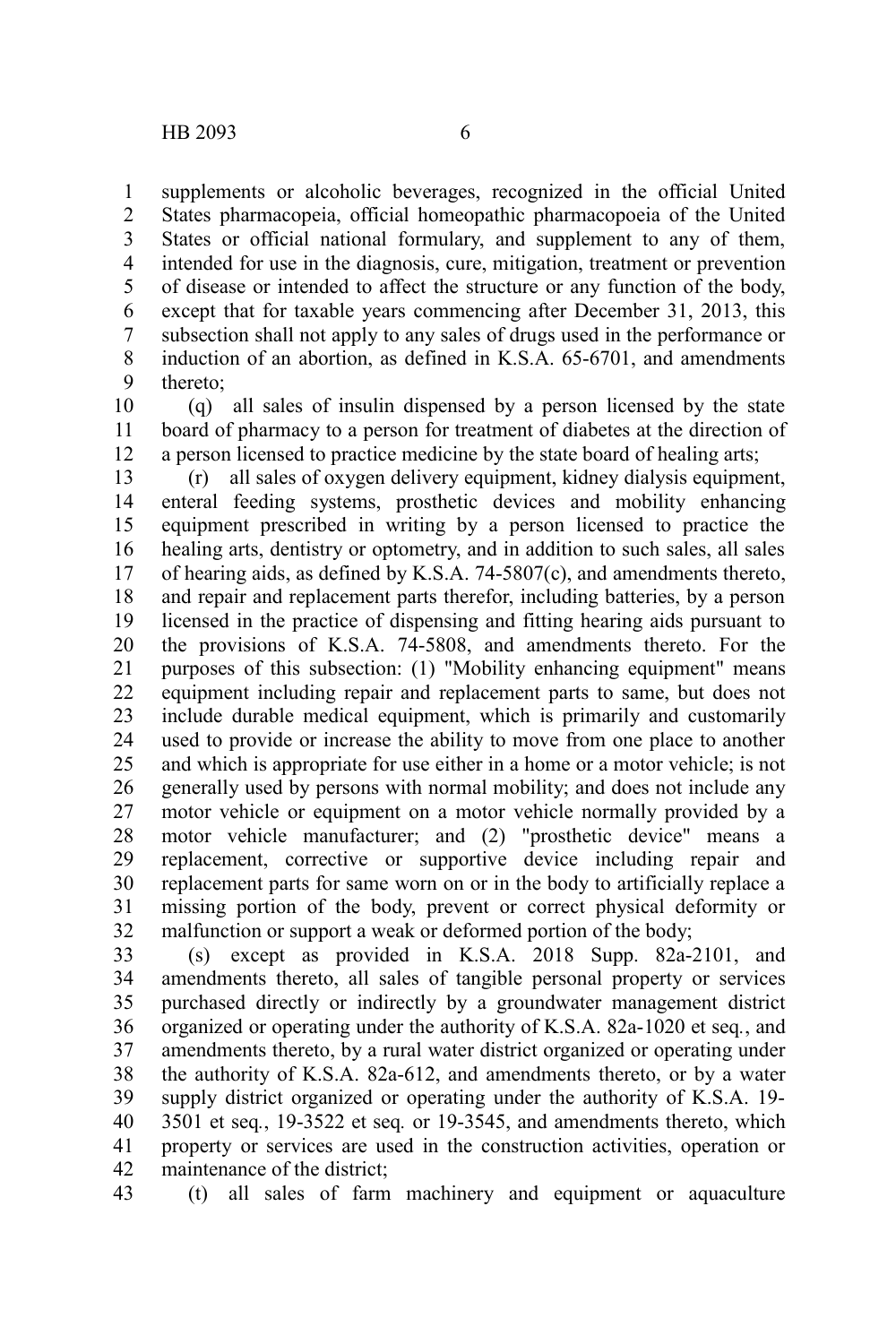machinery and equipment, repair and replacement parts therefor and services performed in the repair and maintenance of such machinery and equipment. For the purposes of this subsection the term "farm machinery and equipment or aquaculture machinery and equipment" shall include a work-site utility vehicle, as defined in K.S.A. 8-126, and amendments thereto, and is equipped with a bed or cargo box for hauling materials, and shall also include machinery and equipment used in the operation of Christmas tree farming but shall not include any passenger vehicle, truck, truck tractor, trailer, semitrailer or pole trailer, other than a farm trailer, as such terms are defined by K.S.A. 8-126, and amendments thereto. "Farm machinery and equipment" includes precision farming equipment that is portable or is installed or purchased to be installed on farm machinery and equipment. "Precision farming equipment" includes the following items used only in computer-assisted farming, ranching or aquaculture production operations: Soil testing sensors, yield monitors, computers, monitors, software, global positioning and mapping systems, guiding systems, modems, data communications equipment and any necessary mounting hardware, wiring and antennas. Each purchaser of farm machinery and equipment or aquaculture machinery and equipment exempted herein must certify in writing on the copy of the invoice or sales ticket to be retained by the seller that the farm machinery and equipment or aquaculture machinery and equipment purchased will be used only in farming, ranching or aquaculture production. Farming or ranching shall include the operation of a feedlot and farm and ranch work for hire and the operation of a nursery; 1 2 3 4 5 6 7 8 9 10 11 12 13 14 15 16 17 18 19 20 21 22 23 24 25

(u) all leases or rentals of tangible personal property used as a dwelling if such tangible personal property is leased or rented for a period of more than 28 consecutive days; 26 27 28

(v) all sales of tangible personal property to any contractor for use in preparing meals for delivery to homebound elderly persons over 60 years of age and to homebound disabled persons or to be served at a groupsitting at a location outside of the home to otherwise homebound elderly persons over 60 years of age and to otherwise homebound disabled persons, as all or part of any food service project funded in whole or in part by government or as part of a private nonprofit food service project available to all such elderly or disabled persons residing within an area of service designated by the private nonprofit organization, and all sales of tangible personal property for use in preparing meals for consumption by indigent or homeless individuals whether or not such meals are consumed at a place designated for such purpose, and all sales of food products by or on behalf of any such contractor or organization for any such purpose; 29 30 31 32 33 34 35 36 37 38 39 40 41

(w) all sales of natural gas, electricity, heat and water delivered through mains, lines or pipes: (1) To residential premises for 42 43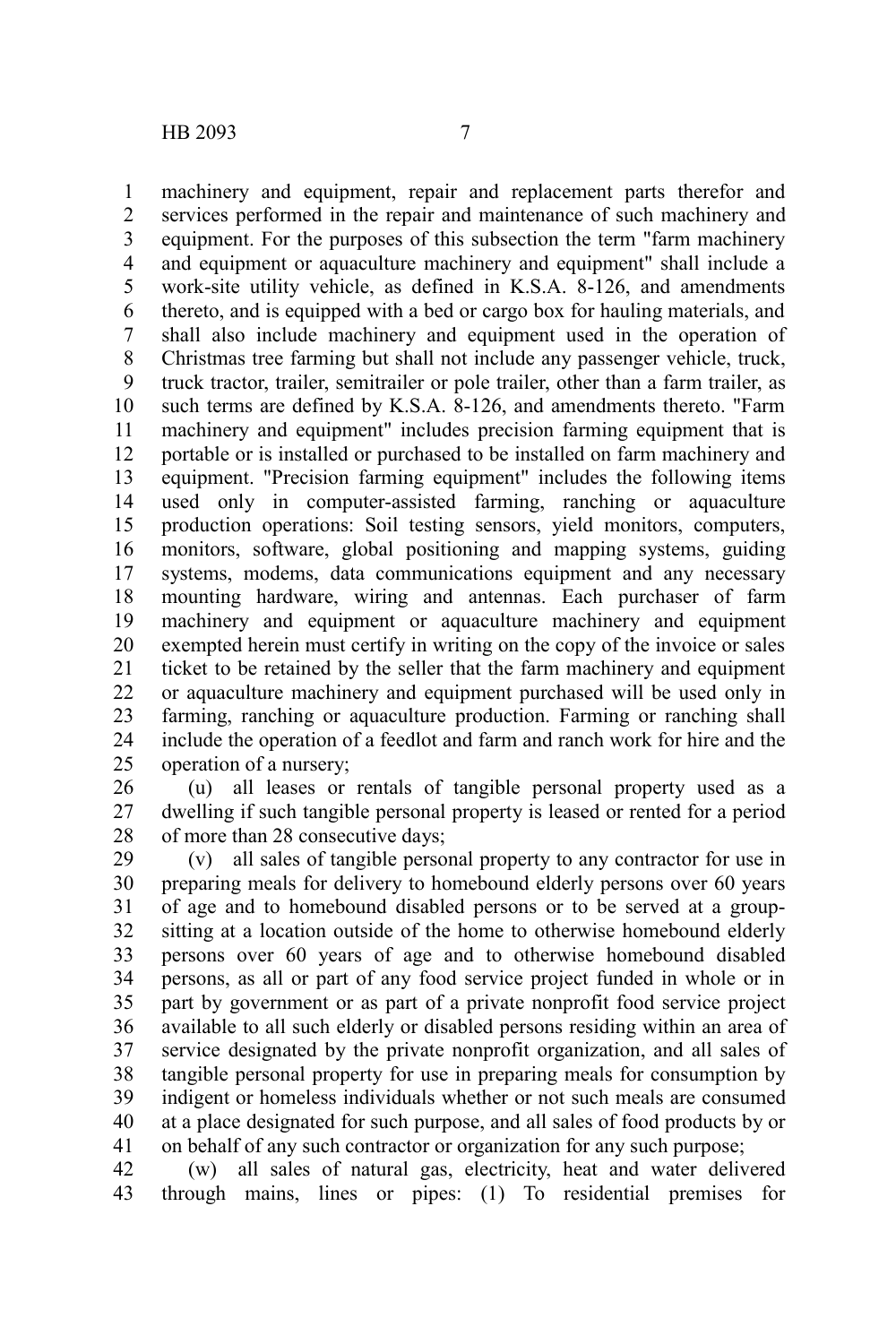noncommercial use by the occupant of such premises; (2) for agricultural use and also, for such use, all sales of propane gas; (3) for use in the severing of oil; and (4) to any property which is exempt from property taxation pursuant to K.S.A. 79-201b, *Second* through *Sixth*. As used in this paragraph, "severing" means the same as defined in K.S.A. 79-4216(k), and amendments thereto. For all sales of natural gas, electricity and heat delivered through mains, lines or pipes pursuant to the provisions of subsection  $(w)(1)$  and  $(w)(2)$ , the provisions of this subsection shall expire on December 31, 2005; 1 2 3 4 5 6 7 8 9

(x) all sales of propane gas, LP-gas, coal, wood and other fuel sources for the production of heat or lighting for noncommercial use of an occupant of residential premises occurring prior to January 1, 2006; 10 11 12

(y) all sales of materials and services used in the repairing, servicing, altering, maintaining, manufacturing, remanufacturing, or modification of railroad rolling stock for use in interstate or foreign commerce under authority of the laws of the United States; 13 14 15 16

(z) all sales of tangible personal property and services purchased directly by a port authority or by a contractor therefor as provided by the provisions of K.S.A. 12-3418, and amendments thereto; 17 18 19

(aa) all sales of materials and services applied to equipment that is transported into the state from without the state for repair, service, alteration, maintenance, remanufacture or modification and that is subsequently transported outside the state for use in the transmission of liquids or natural gas by means of pipeline in interstate or foreign commerce under authority of the laws of the United States; 20 21 22 23 24 25

(bb) all sales of used mobile homes or manufactured homes. As used in this subsection: (1) "Mobile homes" and "manufactured homes" mean the same as defined in K.S.A. 58-4202, and amendments thereto; and (2) "sales of used mobile homes or manufactured homes" means sales other than the original retail sale thereof; 26 27 28 29 30

(cc) all sales of tangible personal property or services purchased prior to January 1, 2012, except as otherwise provided, for the purpose of and in conjunction with constructing, reconstructing, enlarging or remodeling a business or retail business that meets the requirements established in K.S.A. 74-50,115, and amendments thereto, and the sale and installation of machinery and equipment purchased for installation at any such business or retail business, and all sales of tangible personal property or services purchased on or after January 1, 2012, for the purpose of and in conjunction with constructing, reconstructing, enlarging or remodeling a business that meets the requirements established in K.S.A. 74-50,115(e), and amendments thereto, and the sale and installation of machinery and equipment purchased for installation at any such business. When a person shall contract for the construction, reconstruction, enlargement or 31 32 33 34 35 36 37 38 39 40 41 42 43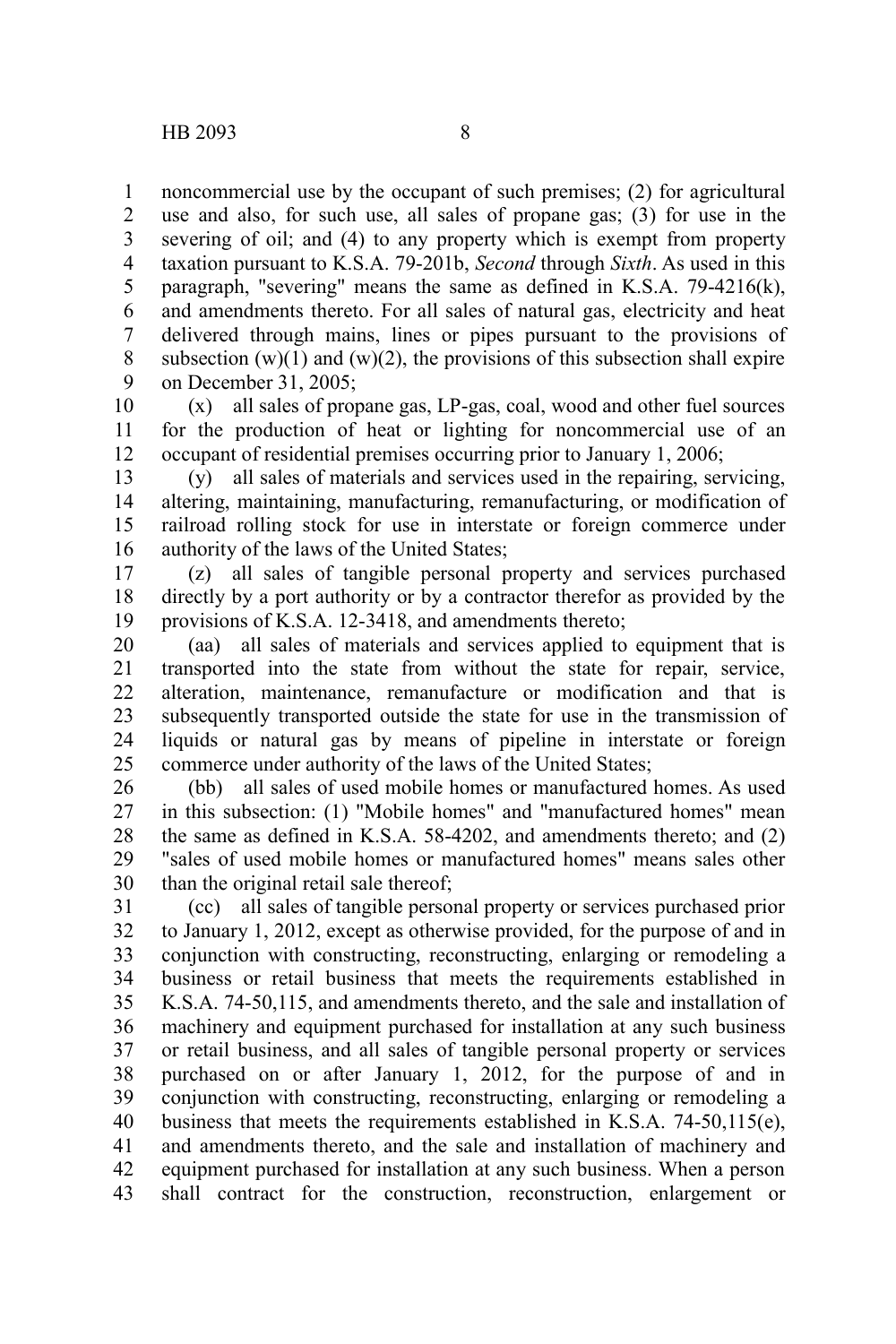remodeling of any such business or retail business, such person shall obtain from the state and furnish to the contractor an exemption certificate for the project involved, and the contractor may purchase materials, machinery and equipment for incorporation in such project. The contractor shall furnish the number of such certificates to all suppliers from whom such purchases are made, and such suppliers shall execute invoices covering the same bearing the number of such certificate. Upon completion of the project the contractor shall furnish to the owner of the business or retail business a sworn statement, on a form to be provided by the director of taxation, that all purchases so made were entitled to exemption under this subsection. All invoices shall be held by the contractor for a period of five years and shall be subject to audit by the director of taxation. Any contractor or any agent, employee or subcontractor thereof, who shall use or otherwise dispose of any materials, machinery or equipment purchased under such a certificate for any purpose other than that for which such a certificate is issued without the payment of the sales or compensating tax otherwise imposed thereon, shall be guilty of a misdemeanor and, upon conviction therefor, shall be subject to the penalties provided for in K.S.A. 79-3615(h), and amendments thereto. As used in this subsection, "business" and "retail business" mean the same as defined in K.S.A. 74-50,114, and amendments thereto. Project exemption certificates that have been previously issued under this subsection by the department of revenue pursuant to K.S.A. 74-50,115, and amendments thereto, but not including K.S.A. 74-50,115(e), and amendments thereto, prior to January 1, 2012, and have not expired will be effective for the term of the project or two years from the effective date of the certificate, whichever occurs earlier. Project exemption certificates that are submitted to the department of revenue prior to January 1, 2012, and are found to qualify will be issued a project exemption certificate that will be effective for a two-year period or for the term of the project, whichever occurs earlier; 1 2 3 4 5 6 7 8 9 10 11 12 13 14 15 16 17 18 19 20 21 22 23 24 25 26 27 28 29 30 31

(dd) all sales of tangible personal property purchased with food stamps issued by the United States department of agriculture; 32 33

(ee) all sales of lottery tickets and shares made as part of a lottery operated by the state of Kansas; 34 35

(ff) on and after July 1, 1988, all sales of new mobile homes or manufactured homes to the extent of 40% of the gross receipts, determined without regard to any trade-in allowance, received from such sale. As used in this subsection, "mobile homes" and "manufactured homes" mean the same as defined in K.S.A. 58-4202, and amendments thereto: 36 37 38 39 40

(gg) all sales of tangible personal property purchased in accordance with vouchers issued pursuant to the federal special supplemental food program for women, infants and children; 41 42 43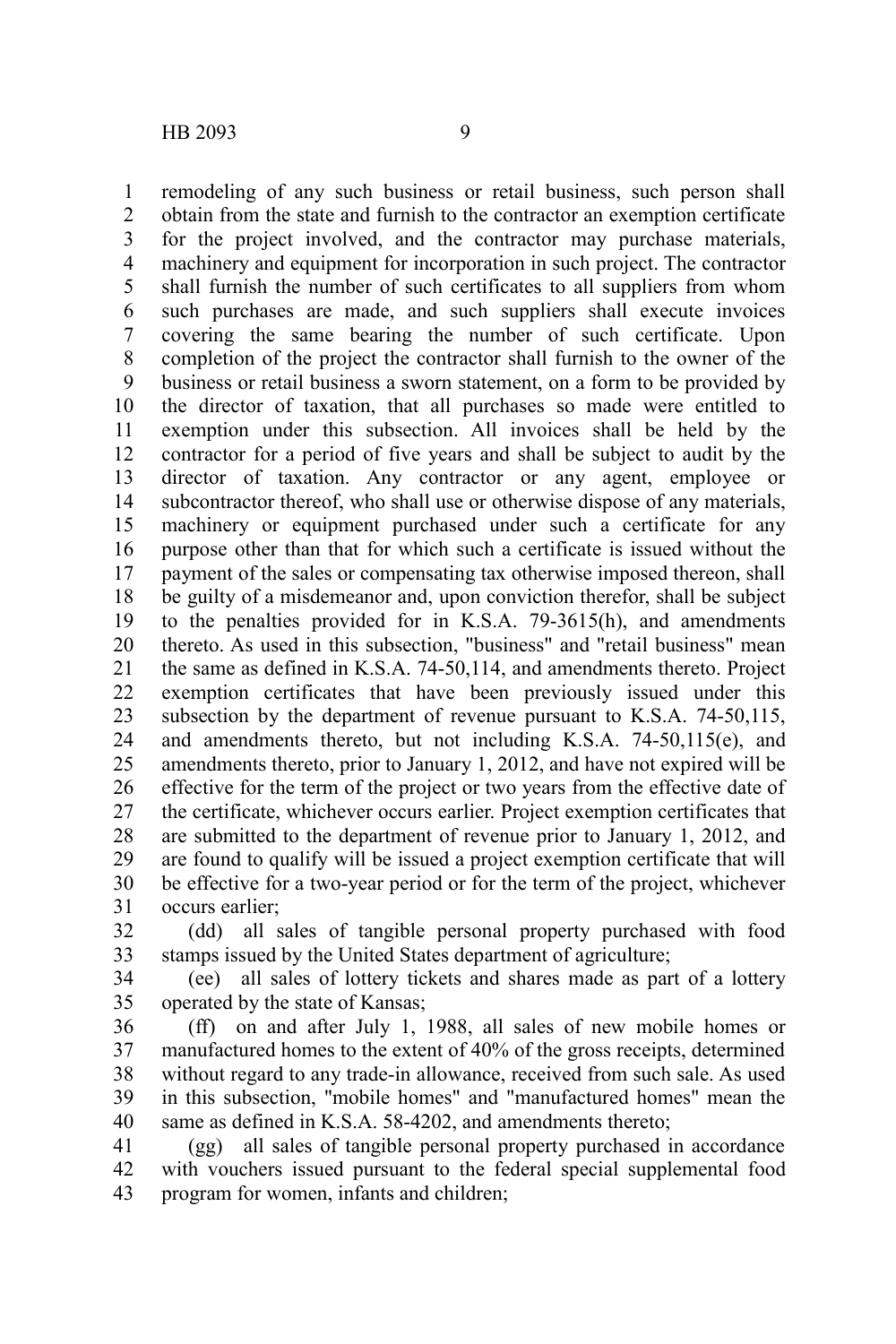(hh) all sales of medical supplies and equipment, including durable medical equipment, purchased directly by a nonprofit skilled nursing home or nonprofit intermediate nursing care home, as defined by K.S.A. 39-923, and amendments thereto, for the purpose of providing medical services to residents thereof. This exemption shall not apply to tangible personal property customarily used for human habitation purposes. As used in this subsection, "durable medical equipment" means equipment including repair and replacement parts for such equipment, that can withstand repeated use, is primarily and customarily used to serve a medical purpose, generally is not useful to a person in the absence of illness or injury and is not worn in or on the body, but does not include mobility enhancing equipment as defined in subsection (r), oxygen delivery equipment, kidney dialysis equipment or enteral feeding systems; 1 2 3 4 5 6 7 8 9 10 11 12 13

(ii) all sales of tangible personal property purchased directly by a nonprofit organization for nonsectarian comprehensive multidiscipline youth development programs and activities provided or sponsored by such organization, and all sales of tangible personal property by or on behalf of any such organization. This exemption shall not apply to tangible personal property customarily used for human habitation purposes; 14 15 16 17 18 19

(jj) all sales of tangible personal property or services, including the renting and leasing of tangible personal property, purchased directly on behalf of a community-based facility for people with intellectual disability or mental health center organized pursuant to K.S.A. 19-4001 et seq., and amendments thereto, and licensed in accordance with the provisions of K.S.A. 2018 Supp. 39-2001 et seq., and amendments thereto, and all sales of tangible personal property or services purchased by contractors during the time period from July, 2003, through June, 2006, for the purpose of constructing, equipping, maintaining or furnishing a new facility for a community-based facility for people with intellectual disability or mental health center located in Riverton, Cherokee County, Kansas, that would have been eligible for sales tax exemption pursuant to this subsection if purchased directly by such facility or center. This exemption shall not apply to tangible personal property customarily used for human habitation purposes; 20 21 22 23 24 25 26 27 28 29 30 31 32 33 34

 $(kk)$  (1) (A) all sales of machinery and equipment that are used in this state as an integral or essential part of an integrated production operation by a manufacturing or processing plant or facility; 35 36 37

(B) all sales of installation, repair and maintenance services performed on such machinery and equipment; and 38 39

(C) all sales of repair and replacement parts and accessories purchased for such machinery and equipment. 40 41

(2) For purposes of this subsection: 42

(A) "Integrated production operation" means an integrated series of 43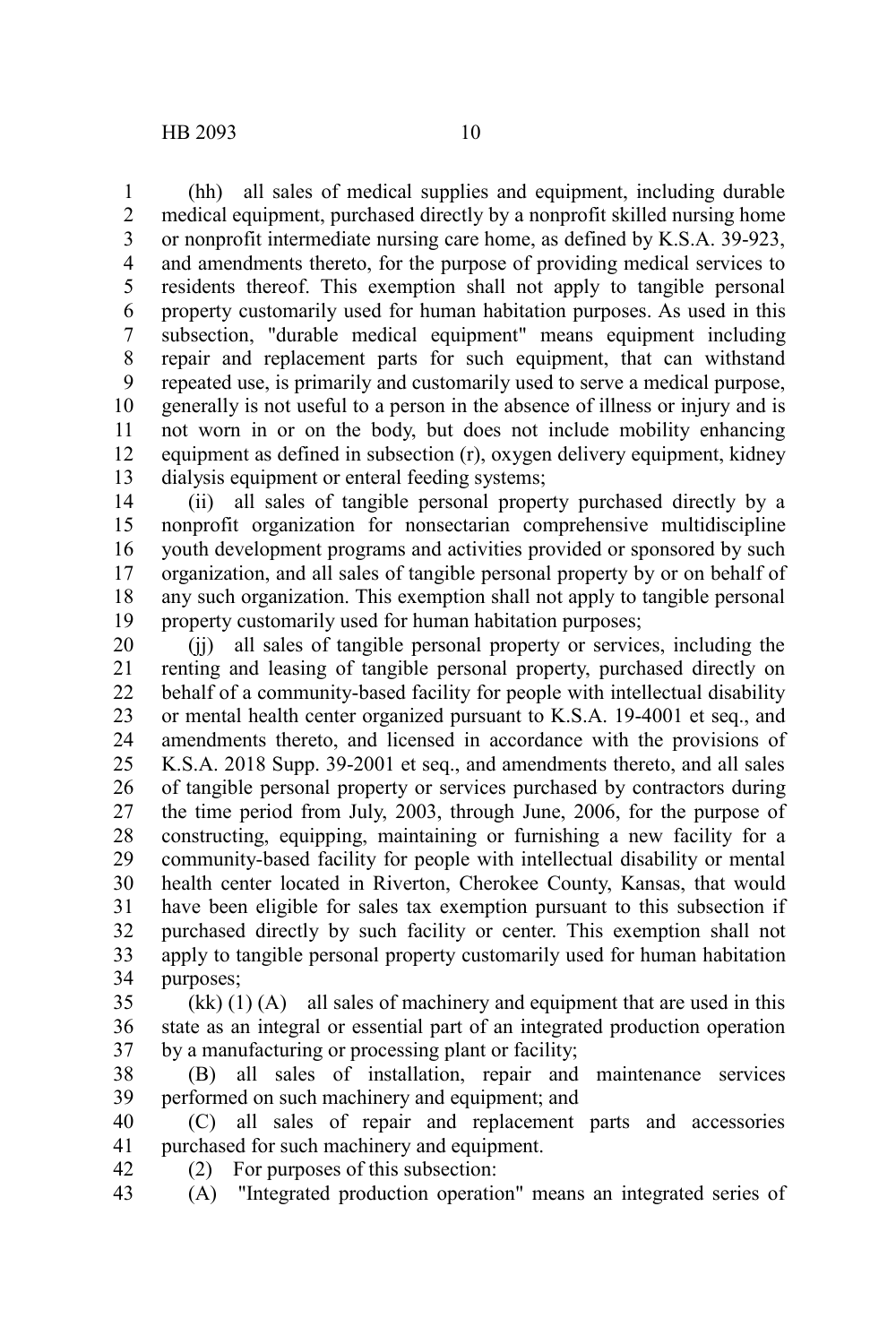operations engaged in at a manufacturing or processing plant or facility to process, transform or convert tangible personal property by physical, chemical or other means into a different form, composition or character from that in which it originally existed. Integrated production operations shall include: (i) Production line operations, including packaging operations; (ii) preproduction operations to handle, store and treat raw materials; (iii) post production handling, storage, warehousing and distribution operations; and (iv) waste, pollution and environmental control operations, if any; 1 2 3 4 5 6 7 8 9

(B) "production line" means the assemblage of machinery and equipment at a manufacturing or processing plant or facility where the actual transformation or processing of tangible personal property occurs; 10 11 12

(C) "manufacturing or processing plant or facility" means a single, fixed location owned or controlled by a manufacturing or processing business that consists of one or more structures or buildings in a contiguous area where integrated production operations are conducted to manufacture or process tangible personal property to be ultimately sold at retail. Such term shall not include any facility primarily operated for the purpose of conveying or assisting in the conveyance of natural gas, electricity, oil or water. A business may operate one or more manufacturing or processing plants or facilities at different locations to manufacture or process a single product of tangible personal property to be ultimately sold at retail; 13 14 15 16 17 18 19 20 21 22 23

(D) "manufacturing or processing business" means a business that utilizes an integrated production operation to manufacture, process, fabricate, finish or assemble items for wholesale and retail distribution as part of what is commonly regarded by the general public as an industrial manufacturing or processing operation or an agricultural commodity processing operation. (i) Industrial manufacturing or processing operations include, by way of illustration but not of limitation, the fabrication of automobiles, airplanes, machinery or transportation equipment, the fabrication of metal, plastic, wood or paper products, electricity power generation, water treatment, petroleum refining, chemical production, wholesale bottling, newspaper printing, ready mixed concrete production, and the remanufacturing of used parts for wholesale or retail sale. Such processing operations shall include operations at an oil well, gas well, mine or other excavation site where the oil, gas, minerals, coal, clay, stone, sand or gravel that has been extracted from the earth is cleaned, separated, crushed, ground, milled, screened, washed or otherwise treated or prepared before its transmission to a refinery or before any other wholesale or retail distribution. (ii) Agricultural commodity processing operations include, by way of illustration but not of limitation, meat packing, poultry slaughtering and dressing, processing and packaging farm and dairy products in sealed 24 25 26 27 28 29 30 31 32 33 34 35 36 37 38 39 40 41 42 43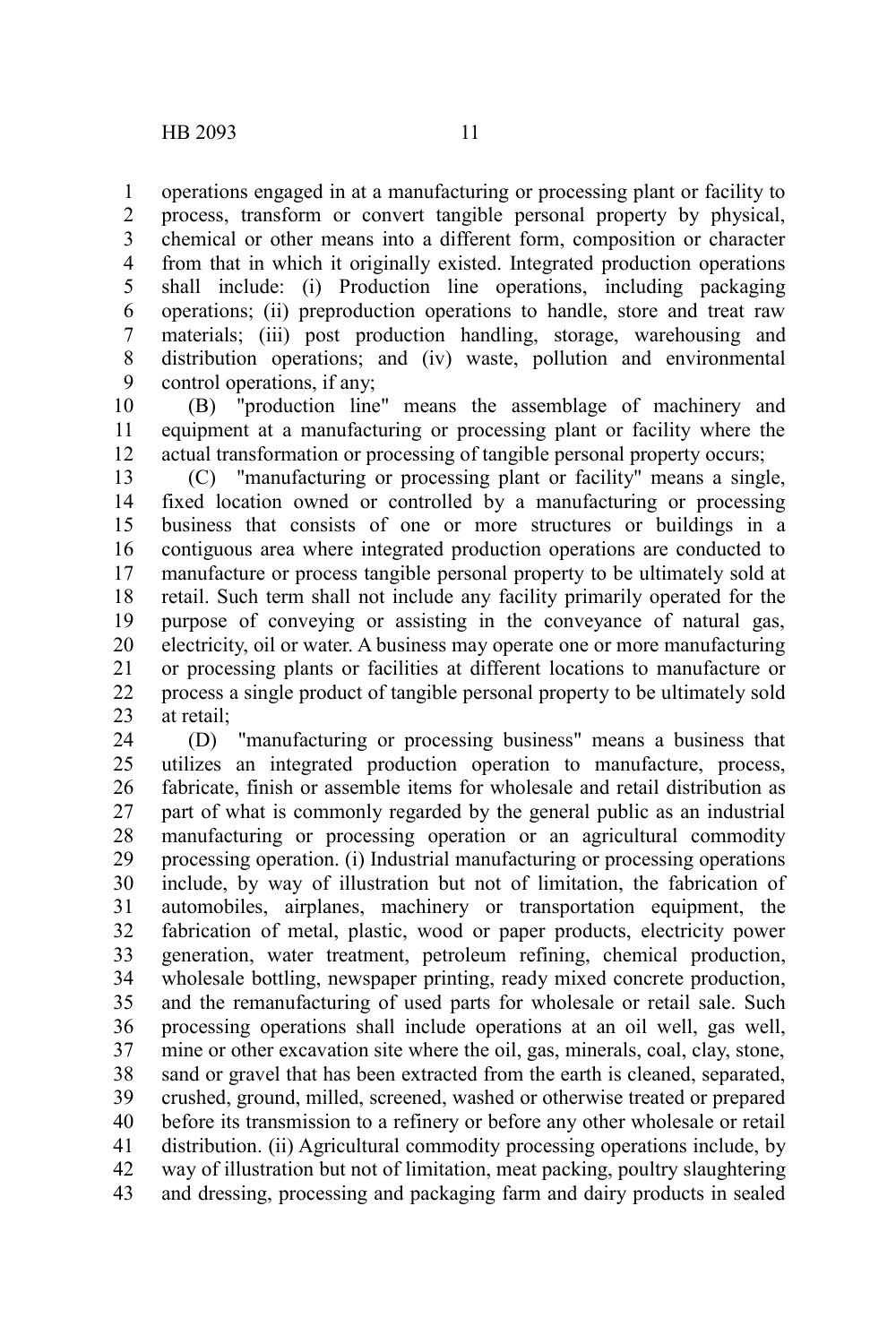containers for wholesale and retail distribution, feed grinding, grain milling, frozen food processing, and grain handling, cleaning, blending, fumigation, drying and aeration operations engaged in by grain elevators or other grain storage facilities. (iii) Manufacturing or processing businesses do not include, by way of illustration but not of limitation, nonindustrial businesses whose operations are primarily retail and that produce or process tangible personal property as an incidental part of conducting the retail business, such as retailers who bake, cook or prepare food products in the regular course of their retail trade, grocery stores, meat lockers and meat markets that butcher or dress livestock or poultry in the regular course of their retail trade, contractors who alter, service, repair or improve real property, and retail businesses that clean, service or refurbish and repair tangible personal property for its owner; 1 2 3 4 5 6 7 8 9 10 11 12 13

(E) "repair and replacement parts and accessories" means all parts and accessories for exempt machinery and equipment, including, but not limited to, dies, jigs, molds, patterns and safety devices that are attached to exempt machinery or that are otherwise used in production, and parts and accessories that require periodic replacement such as belts, drill bits, grinding wheels, grinding balls, cutting bars, saws, refractory brick and other refractory items for exempt kiln equipment used in production operations; 14 15 16 17 18 19 20 21

 $22$ 

(F) "primary" or "primarily" mean more than 50% of the time.

(3) For purposes of this subsection, machinery and equipment shall be deemed to be used as an integral or essential part of an integrated production operation when used: 23 24 25

(A) To receive, transport, convey, handle, treat or store raw materials in preparation of its placement on the production line; 26 27

(B) to transport, convey, handle or store the property undergoing manufacturing or processing at any point from the beginning of the production line through any warehousing or distribution operation of the final product that occurs at the plant or facility; 28 29 30 31

(C) to act upon, effect, promote or otherwise facilitate a physical change to the property undergoing manufacturing or processing; 32 33

(D) to guide, control or direct the movement of property undergoing manufacturing or processing; 34 35

(E) to test or measure raw materials, the property undergoing manufacturing or processing or the finished product, as a necessary part of the manufacturer's integrated production operations; 36 37 38

(F) to plan, manage, control or record the receipt and flow of inventories of raw materials, consumables and component parts, the flow of the property undergoing manufacturing or processing and the management of inventories of the finished product; 39 40 41 42

(G) to produce energy for, lubricate, control the operating of or 43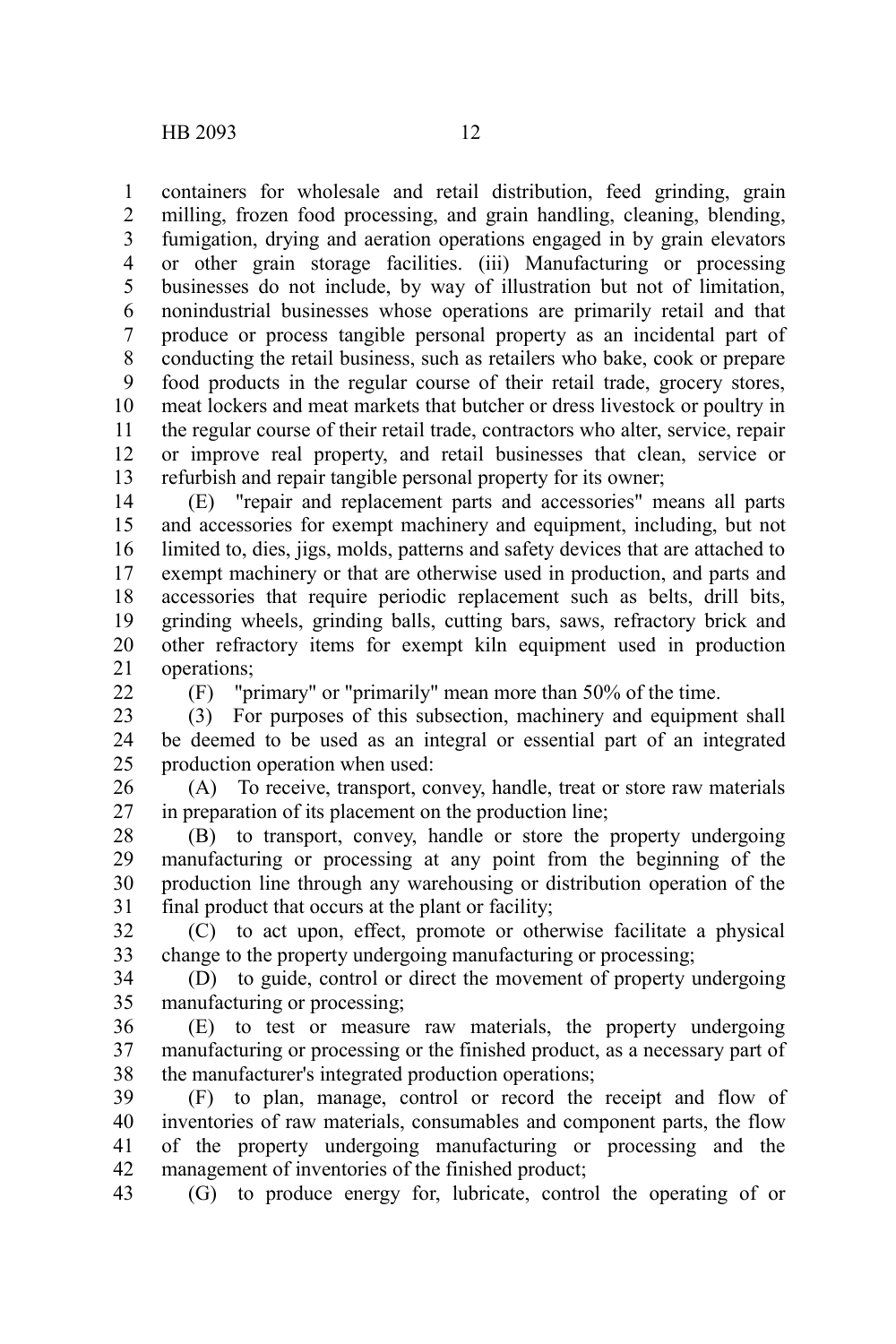otherwise enable the functioning of other production machinery and equipment and the continuation of production operations; 1 2

(H) to package the property being manufactured or processed in a container or wrapping in which such property is normally sold or transported; 3 4 5

(I) to transmit or transport electricity, coke, gas, water, steam or similar substances used in production operations from the point of generation, if produced by the manufacturer or processor at the plant site, to that manufacturer's production operation; or, if purchased or delivered from off-site, from the point where the substance enters the site of the plant or facility to that manufacturer's production operations; 6 7 8 9 10 11

(J) to cool, heat, filter, refine or otherwise treat water, steam, acid, oil, solvents or other substances that are used in production operations; 12 13

(K) to provide and control an environment required to maintain certain levels of air quality, humidity or temperature in special and limited areas of the plant or facility, where such regulation of temperature or humidity is part of and essential to the production process; 14 15 16 17

(L) to treat, transport or store waste or other byproducts of production operations at the plant or facility; or 18 19

(M) to control pollution at the plant or facility where the pollution is produced by the manufacturing or processing operation. 20 21

(4) The following machinery, equipment and materials shall be deemed to be exempt even though it may not otherwise qualify as machinery and equipment used as an integral or essential part of an integrated production operation: (A) Computers and related peripheral equipment that are utilized by a manufacturing or processing business for engineering of the finished product or for research and development or product design; (B) machinery and equipment that is utilized by a manufacturing or processing business to manufacture or rebuild tangible personal property that is used in manufacturing or processing operations, including tools, dies, molds, forms and other parts of qualifying machinery and equipment; (C) portable plants for aggregate concrete, bulk cement and asphalt including cement mixing drums to be attached to a motor vehicle; (D) industrial fixtures, devices, support facilities and special foundations necessary for manufacturing and production operations, and materials and other tangible personal property sold for the purpose of fabricating such fixtures, devices, facilities and foundations. An exemption certificate for such purchases shall be signed by the manufacturer or processor. If the fabricator purchases such material, the fabricator shall also sign the exemption certificate; (E) a manufacturing or processing business' laboratory equipment that is not located at the plant or facility, but that would otherwise qualify for exemption under subsection  $(3)(E)$ ; (F) all machinery and equipment used in surface mining activities as 22 23 24 25 26 27 28 29 30 31 32 33 34 35 36 37 38 39 40 41 42 43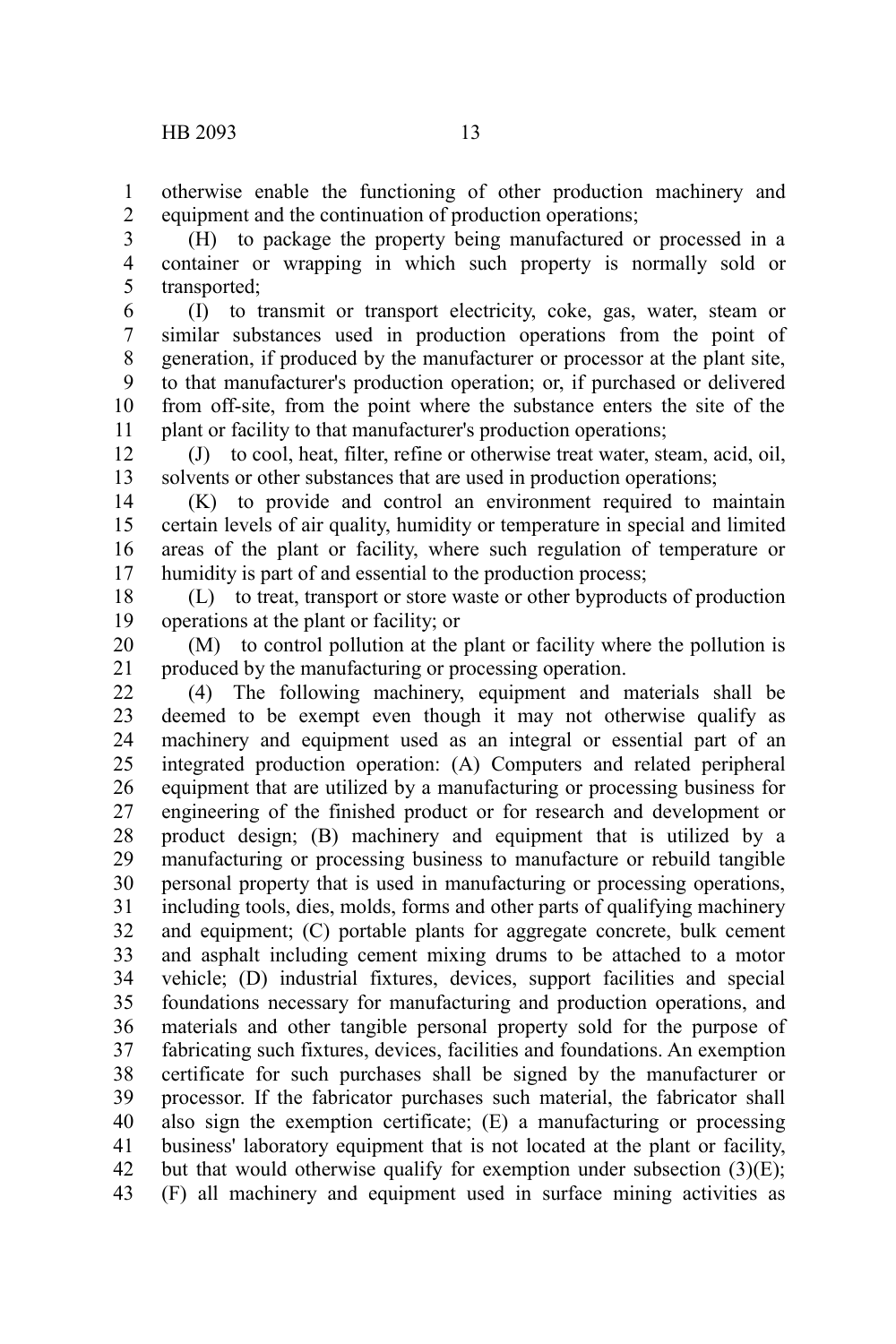described in K.S.A. 49-601 et seq., and amendments thereto, beginning from the time a reclamation plan is filed to the acceptance of the completed final site reclamation. 1  $\mathcal{L}$ 3

(5) "Machinery and equipment used as an integral or essential part of an integrated production operation" shall not include: 4 5

(A) Machinery and equipment used for nonproduction purposes, including, but not limited to, machinery and equipment used for plant security, fire prevention, first aid, accounting, administration, record keeping, advertising, marketing, sales or other related activities, plant cleaning, plant communications and employee work scheduling; 6 7 8 9 10

(B) machinery, equipment and tools used primarily in maintaining and repairing any type of machinery and equipment or the building and plant; 11 12 13

(C) transportation, transmission and distribution equipment not primarily used in a production, warehousing or material handling operation at the plant or facility, including the means of conveyance of natural gas, electricity, oil or water, and equipment related thereto, located outside the plant or facility; 14 15 16 17 18

(D) office machines and equipment including computers and related peripheral equipment not used directly and primarily to control or measure the manufacturing process; 19 20 21

 $22$ 

(E) furniture and other furnishings;

(F) buildings, other than exempt machinery and equipment that is permanently affixed to or becomes a physical part of the building, and any other part of real estate that is not otherwise exempt; 23 24 25

(G) building fixtures that are not integral to the manufacturing operation, such as utility systems for heating, ventilation, air conditioning, communications, plumbing or electrical; 26 27 28

(H) machinery and equipment used for general plant heating, cooling and lighting; 29 30

(I) motor vehicles that are registered for operation on public highways; or 31 32

(J) employee apparel, except safety and protective apparel that is purchased by an employer and furnished gratuitously to employees who are involved in production or research activities. 33 34 35

(6) Subsections (3) and (5) shall not be construed as exclusive listings of the machinery and equipment that qualify or do not qualify as an integral or essential part of an integrated production operation. When machinery or equipment is used as an integral or essential part of production operations part of the time and for nonproduction purposes at other times, the primary use of the machinery or equipment shall determine whether or not such machinery or equipment qualifies for exemption. 36 37 38 39 40 41 42 43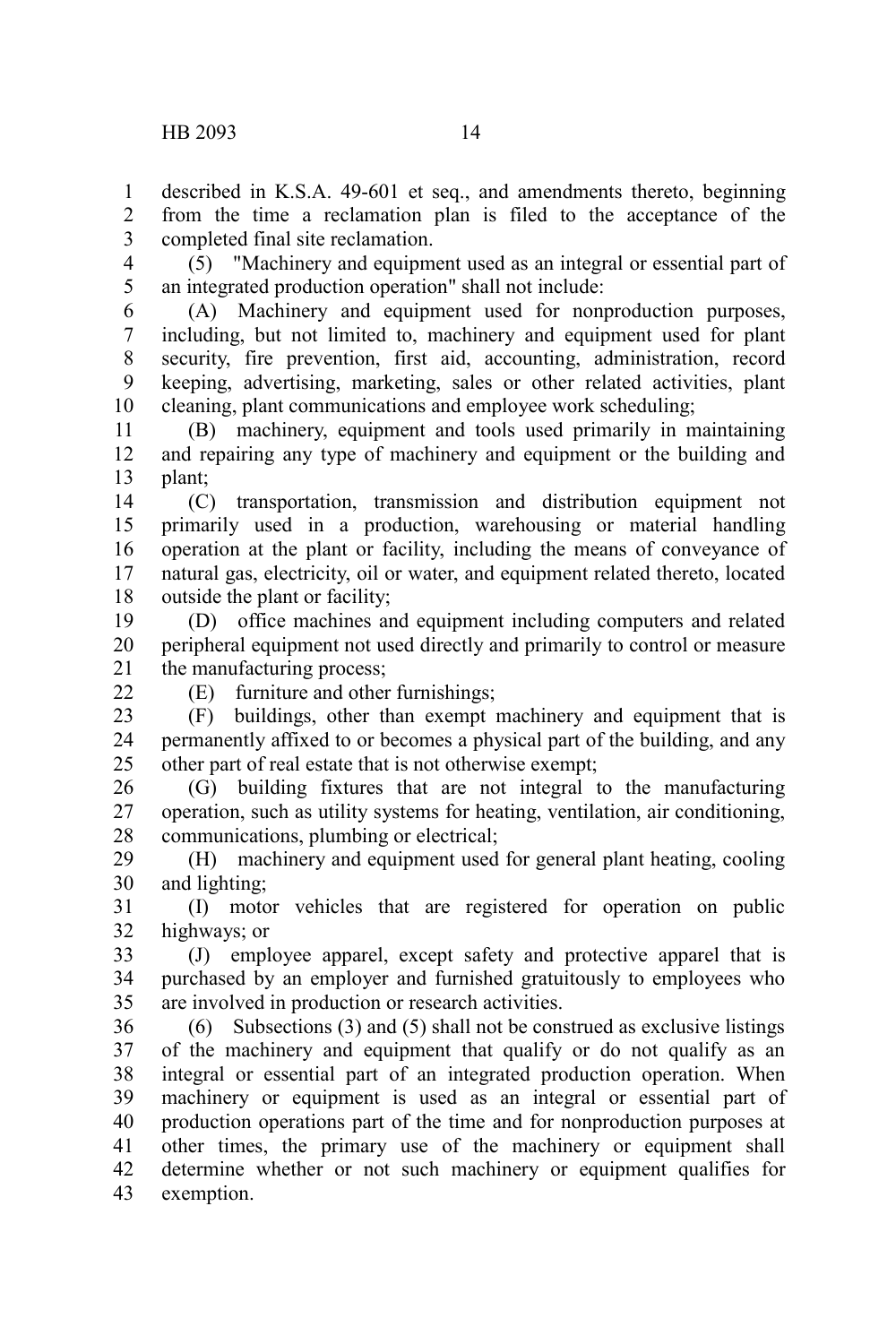(7) The secretary of revenue shall adopt rules and regulations necessary to administer the provisions of this subsection; 1 2

(ll) all sales of educational materials purchased for distribution to the public at no charge by a nonprofit corporation organized for the purpose of encouraging, fostering and conducting programs for the improvement of public health, except that for taxable years commencing after December 31, 2013, this subsection shall not apply to any sales of such materials purchased by a nonprofit corporation which performs any abortion, as defined in K.S.A. 65-6701, and amendments thereto; 3 4 5 6 7 8 9

(mm) all sales of seeds and tree seedlings; fertilizers, insecticides, herbicides, germicides, pesticides and fungicides; and services, purchased and used for the purpose of producing plants in order to prevent soil erosion on land devoted to agricultural use; 10 11 12 13

(nn) except as otherwise provided in this act, all sales of services rendered by an advertising agency or licensed broadcast station or any member, agent or employee thereof; 14 15 16

(oo) all sales of tangible personal property purchased by a community action group or agency for the exclusive purpose of repairing or weatherizing housing occupied by low-income individuals; 17 18 19

(pp) all sales of drill bits and explosives actually utilized in the exploration and production of oil or gas; 20 21

(qq) all sales of tangible personal property and services purchased by a nonprofit museum or historical society or any combination thereof, including a nonprofit organization that is organized for the purpose of stimulating public interest in the exploration of space by providing educational information, exhibits and experiences, that is exempt from federal income taxation pursuant to section  $501(c)(3)$  of the federal internal revenue code of 1986; 22 23 24 25 26 27 28

(rr) all sales of tangible personal property that will admit the purchaser thereof to any annual event sponsored by a nonprofit organization that is exempt from federal income taxation pursuant to section  $501(c)(3)$  of the federal internal revenue code of 1986, except that for taxable years commencing after December 31, 2013, this subsection shall not apply to any sales of such tangible personal property purchased by a nonprofit organization which performs any abortion, as defined in K.S.A. 65-6701, and amendments thereto; 29 30 31 32 33 34 35 36

(ss) all sales of tangible personal property and services purchased by a public broadcasting station licensed by the federal communications commission as a noncommercial educational television or radio station; 37 38 39

(tt) all sales of tangible personal property and services purchased by or on behalf of a not-for-profit corporation that is exempt from federal income taxation pursuant to section  $501(c)(3)$  of the federal internal revenue code of 1986, for the sole purpose of constructing a Kansas 40 41 42 43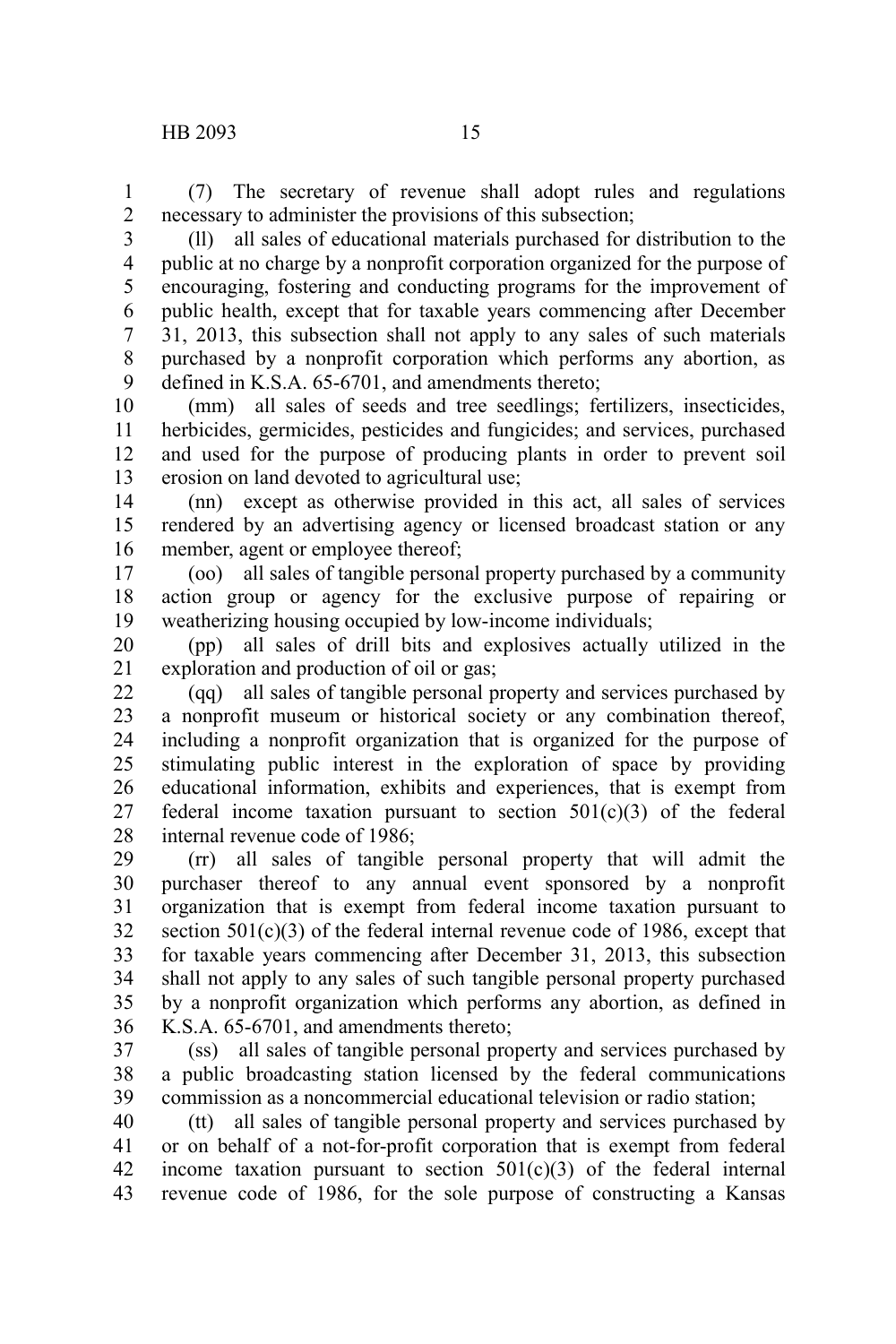Korean War memorial; 1

(uu) all sales of tangible personal property and services purchased by or on behalf of any rural volunteer fire-fighting organization for use exclusively in the performance of its duties and functions; 2 3 4

(vv) all sales of tangible personal property purchased by any of the following organizations that are exempt from federal income taxation pursuant to section  $501(c)(3)$  of the federal internal revenue code of 1986, for the following purposes, and all sales of any such property by or on behalf of any such organization for any such purpose: 5 6 7 8 9

(1) The American heart association, Kansas affiliate, inc. for the purposes of providing education, training, certification in emergency cardiac care, research and other related services to reduce disability and death from cardiovascular diseases and stroke; 10 11 12 13

(2) the Kansas alliance for the mentally ill, inc. for the purpose of advocacy for persons with mental illness and to education, research and support for their families; 14 15 16

(3) the Kansas mental illness awareness council for the purposes of advocacy for persons who are mentally ill and for education, research and support for them and their families; 17 18 19

(4) the American diabetes association Kansas affiliate, inc. for the purpose of eliminating diabetes through medical research, public education focusing on disease prevention and education, patient education including information on coping with diabetes, and professional education and training; 20 21 22 23 24

(5) the American lung association of Kansas, inc. for the purpose of eliminating all lung diseases through medical research, public education including information on coping with lung diseases, professional education and training related to lung disease and other related services to reduce the incidence of disability and death due to lung disease;  $25$ 26 27 28 29

(6) the Kansas chapters of the Alzheimer's disease and related disorders association, inc. for the purpose of providing assistance and support to persons in Kansas with Alzheimer's disease, and their families and caregivers; 30 31 32 33

(7) the Kansas chapters of the Parkinson's disease association for the purpose of eliminating Parkinson's disease through medical research and public and professional education related to such disease; 34 35 36

(8) the national kidney foundation of Kansas and western Missouri for the purpose of eliminating kidney disease through medical research and public and private education related to such disease; 37 38 39

(9) the heartstrings community foundation for the purpose of providing training, employment and activities for adults with developmental disabilities; 40 41 42

(10) the cystic fibrosis foundation, heart of America chapter, for the 43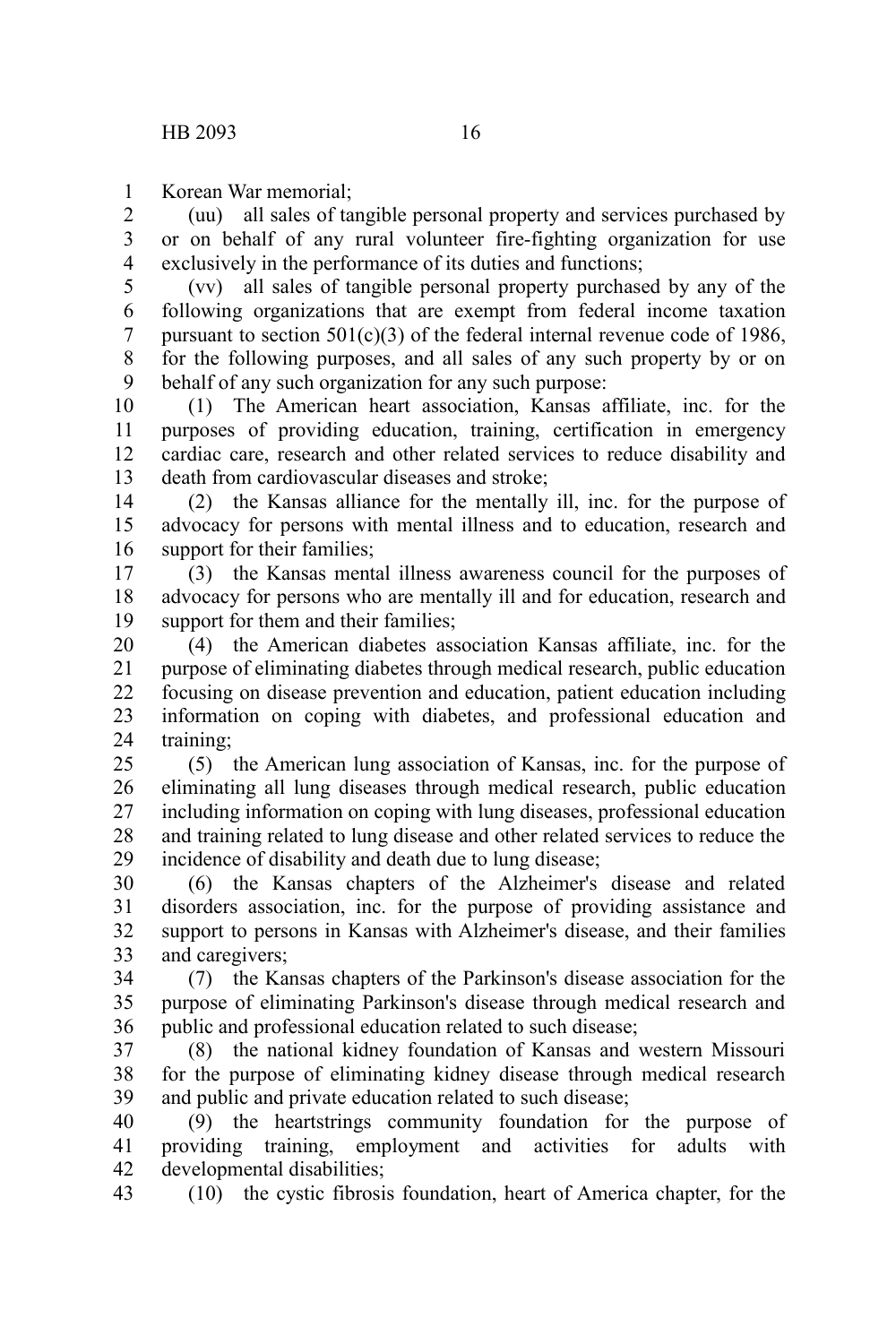purposes of assuring the development of the means to cure and control cystic fibrosis and improving the quality of life for those with the disease; 1 2

(11) the spina bifida association of Kansas for the purpose of providing financial, educational and practical aid to families and individuals with spina bifida. Such aid includes, but is not limited to, funding for medical devices, counseling and medical educational opportunities; 3 4 5 6 7

(12) the CHWC, Inc., for the purpose of rebuilding urban core neighborhoods through the construction of new homes, acquiring and renovating existing homes and other related activities, and promoting economic development in such neighborhoods; 8 9 10 11

(13) the cross-lines cooperative council for the purpose of providing social services to low income individuals and families; 12 13

(14) the dreams work, inc., for the purpose of providing young adult day services to individuals with developmental disabilities and assisting families in avoiding institutional or nursing home care for a developmentally disabled member of their family; 14 15 16 17

(15) the KSDS, Inc., for the purpose of promoting the independence and inclusion of people with disabilities as fully participating and contributing members of their communities and society through the training and providing of guide and service dogs to people with disabilities, and providing disability education and awareness to the general public; 18 19 20 21 22 23

(16) the lyme association of greater Kansas City, Inc., for the purpose of providing support to persons with lyme disease and public education relating to the prevention, treatment and cure of lyme disease; 24 25 26

(17) the dream factory, inc., for the purpose of granting the dreams of children with critical and chronic illnesses; 27 28

(18) the Ottawa Suzuki strings, inc., for the purpose of providing students and families with education and resources necessary to enable each child to develop fine character and musical ability to the fullest potential; 29 30 31 32

(19) the international association of lions clubs for the purpose of creating and fostering a spirit of understanding among all people for humanitarian needs by providing voluntary services through community involvement and international cooperation; 33 34 35 36

(20) the Johnson county young matrons, inc., for the purpose of promoting a positive future for members of the community through volunteerism, financial support and education through the efforts of an all volunteer organization; 37 38 39 40

(21) the American cancer society, inc., for the purpose of eliminating cancer as a major health problem by preventing cancer, saving lives and diminishing suffering from cancer, through research, education, advocacy 41 42 43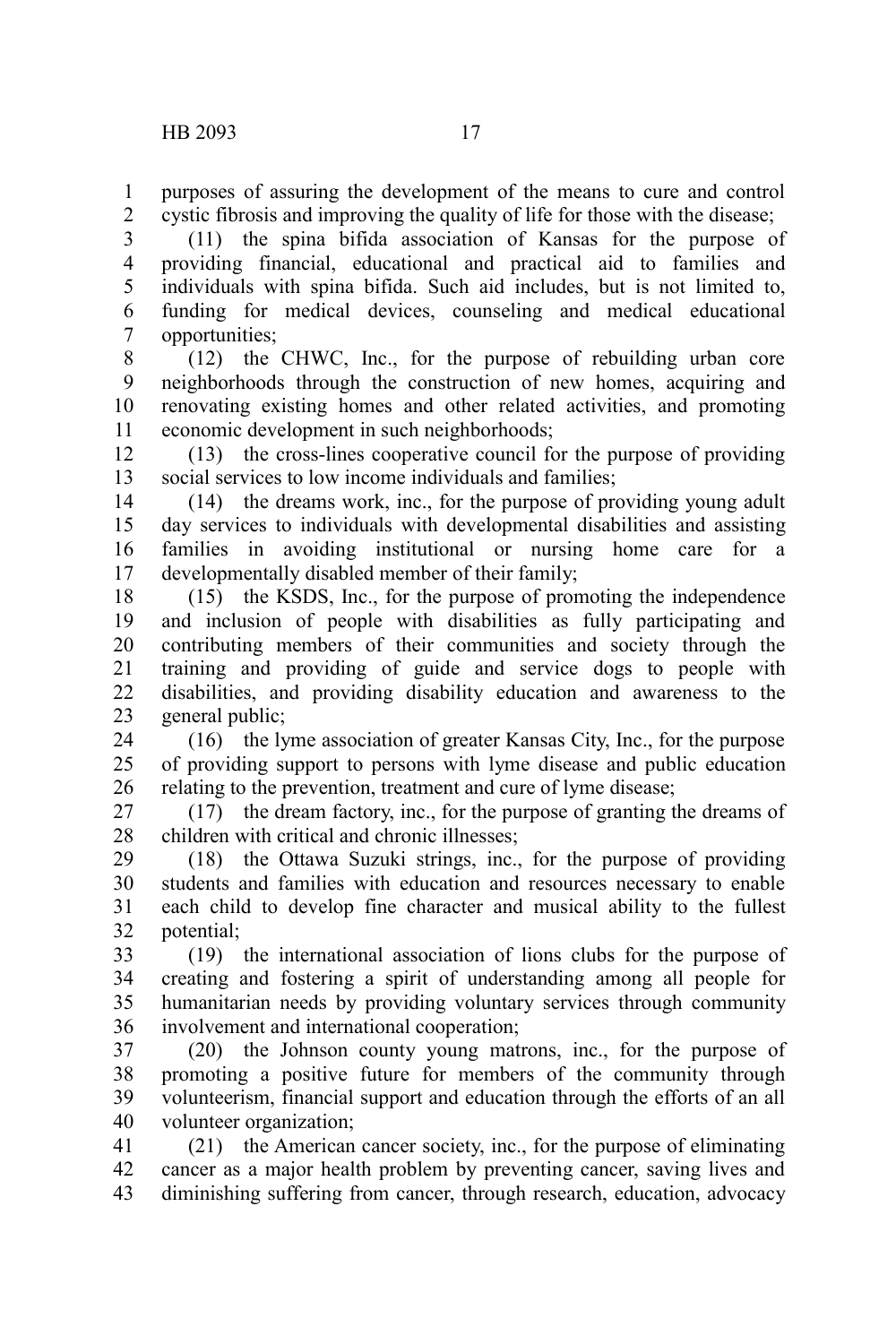and service; 1

(22) the community services of Shawnee, inc., for the purpose of providing food and clothing to those in need; 2 3

(23) the angel babies association, for the purpose of providing assistance, support and items of necessity to teenage mothers and their babies; and 4 5 6

(24) the Kansas fairgrounds foundation for the purpose of the preservation, renovation and beautification of the Kansas state fairgrounds; 7 8

(ww) all sales of tangible personal property purchased by the habitat for humanity for the exclusive use of being incorporated within a housing project constructed by such organization; 9 10 11

(xx) all sales of tangible personal property and services purchased by a nonprofit zoo that is exempt from federal income taxation pursuant to section  $501(c)(3)$  of the federal internal revenue code of 1986, or on behalf of such zoo by an entity itself exempt from federal income taxation pursuant to section  $501(c)(3)$  of the federal internal revenue code of 1986 contracted with to operate such zoo and all sales of tangible personal property or services purchased by a contractor for the purpose of constructing, equipping, reconstructing, maintaining, repairing, enlarging, furnishing or remodeling facilities for any nonprofit zoo that would be exempt from taxation under the provisions of this section if purchased directly by such nonprofit zoo or the entity operating such zoo. Nothing in this subsection shall be deemed to exempt the purchase of any construction machinery, equipment or tools used in the constructing, equipping, reconstructing, maintaining, repairing, enlarging, furnishing or remodeling facilities for any nonprofit zoo. When any nonprofit zoo shall contract for the purpose of constructing, equipping, reconstructing, maintaining, repairing, enlarging, furnishing or remodeling facilities, it shall obtain from the state and furnish to the contractor an exemption certificate for the project involved, and the contractor may purchase materials for incorporation in such project. The contractor shall furnish the number of such certificate to all suppliers from whom such purchases are made, and such suppliers shall execute invoices covering the same bearing the number of such certificate. Upon completion of the project the contractor shall furnish to the nonprofit zoo concerned a sworn statement, on a form to be provided by the director of taxation, that all purchases so made were entitled to exemption under this subsection. All invoices shall be held by the contractor for a period of five years and shall be subject to audit by the director of taxation. If any materials purchased under such a certificate are found not to have been incorporated in the building or other project or not to have been returned for credit or the sales or compensating tax otherwise imposed upon such materials that will not be so incorporated in the building or other project reported and paid by such contractor to the 12 13 14 15 16 17 18 19 20 21 22 23 24 25 26 27 28 29 30 31 32 33 34 35 36 37 38 39 40 41 42 43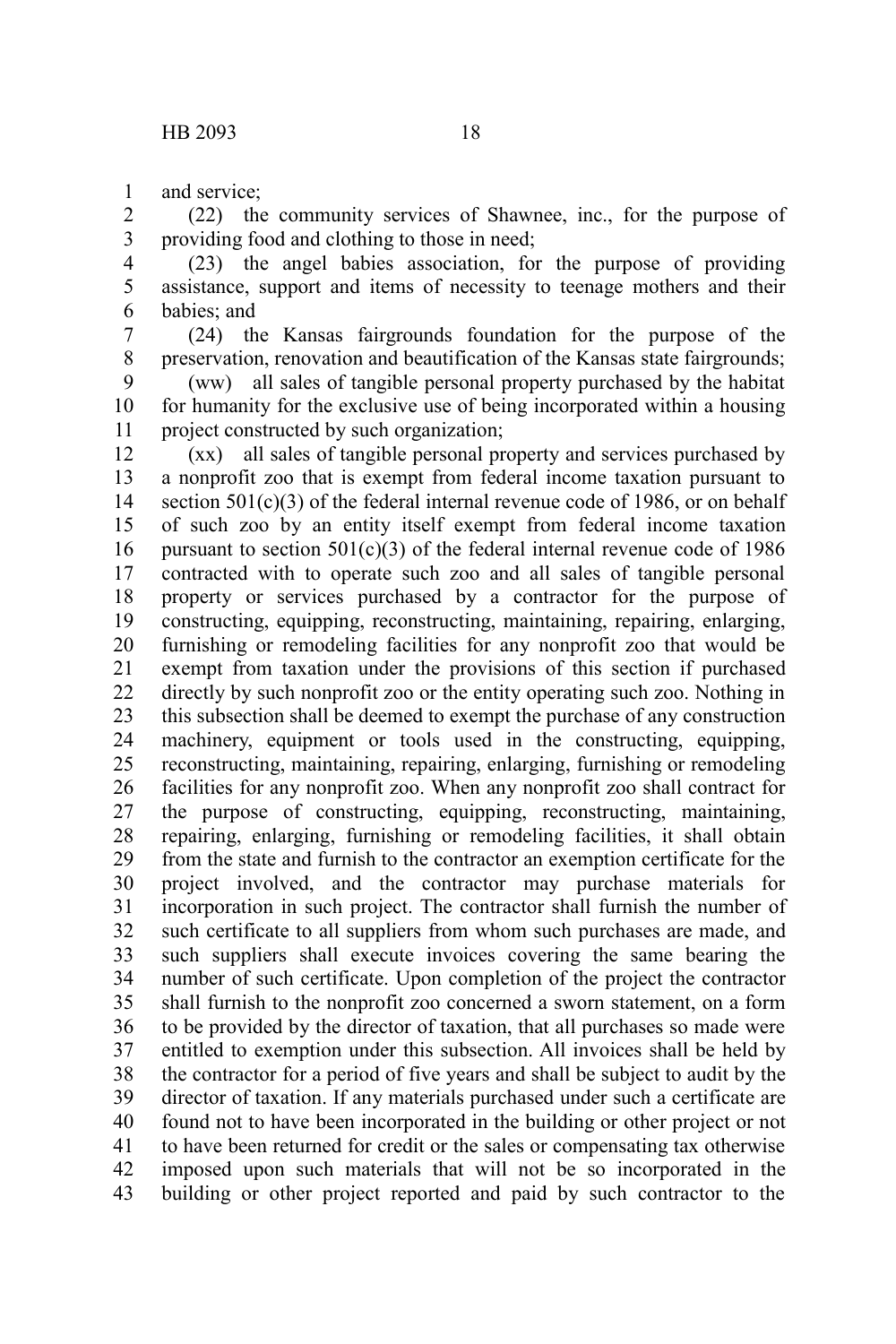director of taxation not later than the  $20<sup>th</sup>$  day of the month following the close of the month in which it shall be determined that such materials will not be used for the purpose for which such certificate was issued, the nonprofit zoo concerned shall be liable for tax on all materials purchased for the project, and upon payment thereof it may recover the same from the contractor together with reasonable attorney fees. Any contractor or any agent, employee or subcontractor thereof, who shall use or otherwise dispose of any materials purchased under such a certificate for any purpose other than that for which such a certificate is issued without the payment of the sales or compensating tax otherwise imposed upon such materials, shall be guilty of a misdemeanor and, upon conviction therefor, shall be subject to the penalties provided for in K.S.A. 79-3615(h), and amendments thereto; 1 2 3 4 5 6 7 8 9 10 11 12 13

(yy) all sales of tangible personal property and services purchased by a parent-teacher association or organization, and all sales of tangible personal property by or on behalf of such association or organization; 14 15 16

(zz) all sales of machinery and equipment purchased by over-the-air, free access radio or television station that is used directly and primarily for the purpose of producing a broadcast signal or is such that the failure of the machinery or equipment to operate would cause broadcasting to cease. For purposes of this subsection, machinery and equipment shall include, but not be limited to, that required by rules and regulations of the federal communications commission, and all sales of electricity which are essential or necessary for the purpose of producing a broadcast signal or is such that the failure of the electricity would cause broadcasting to cease; 17 18 19 20 21 22 23 24 25

(aaa) all sales of tangible personal property and services purchased by a religious organization that is exempt from federal income taxation pursuant to section  $501(c)(3)$  of the federal internal revenue code, and used exclusively for religious purposes, and all sales of tangible personal property or services purchased by a contractor for the purpose of constructing, equipping, reconstructing, maintaining, repairing, enlarging, furnishing or remodeling facilities for any such organization that would be exempt from taxation under the provisions of this section if purchased directly by such organization. Nothing in this subsection shall be deemed to exempt the purchase of any construction machinery, equipment or tools used in the constructing, equipping, reconstructing, maintaining, repairing, enlarging, furnishing or remodeling facilities for any such organization. When any such organization shall contract for the purpose of constructing, equipping, reconstructing, maintaining, repairing, enlarging, furnishing or remodeling facilities, it shall obtain from the state and furnish to the contractor an exemption certificate for the project involved, and the contractor may purchase materials for incorporation in such project. The contractor shall furnish the number of such certificate to all suppliers from 26 27 28 29 30 31 32 33 34 35 36 37 38 39 40 41 42 43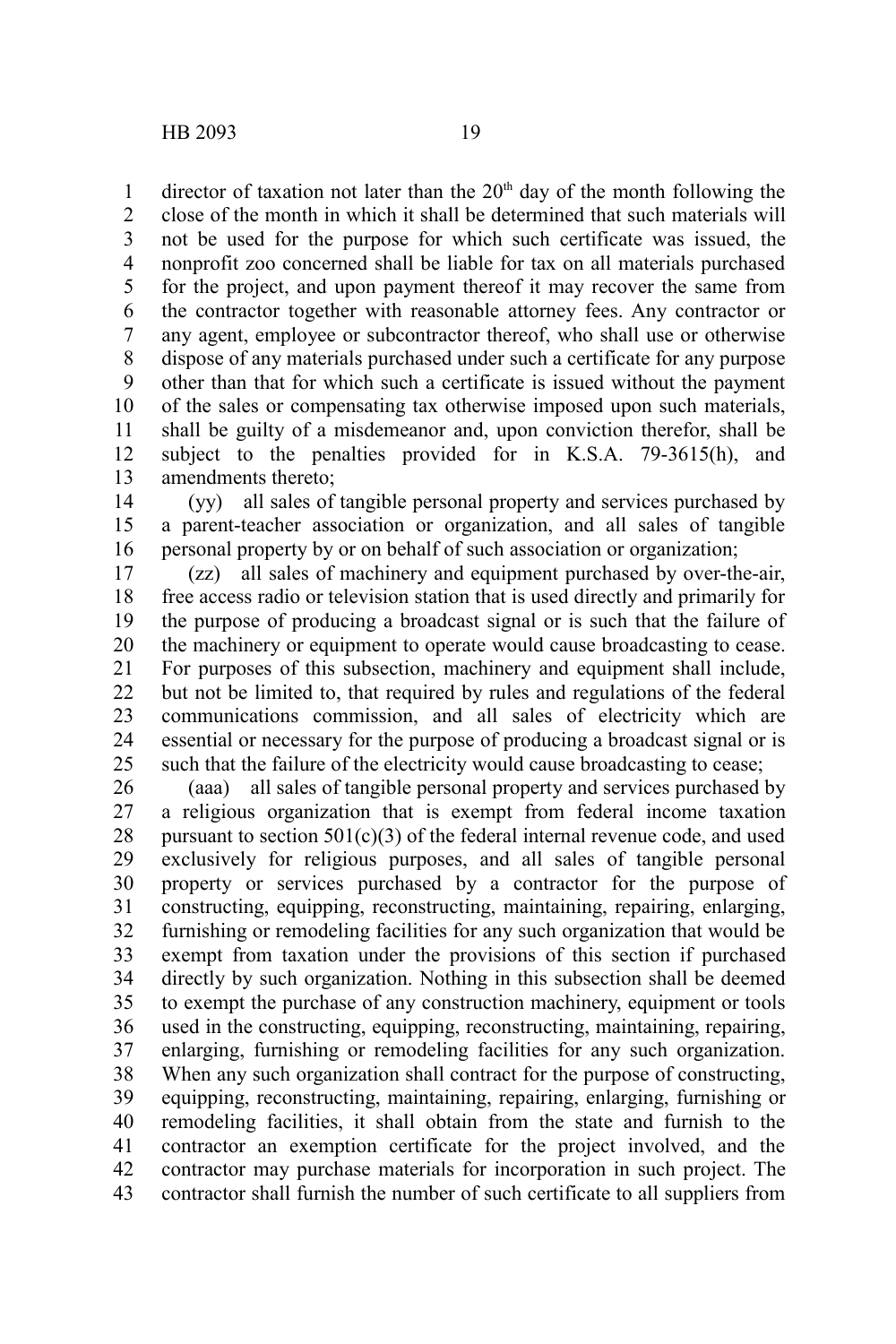whom such purchases are made, and such suppliers shall execute invoices covering the same bearing the number of such certificate. Upon completion of the project the contractor shall furnish to such organization concerned a sworn statement, on a form to be provided by the director of taxation, that all purchases so made were entitled to exemption under this subsection. All invoices shall be held by the contractor for a period of five years and shall be subject to audit by the director of taxation. If any materials purchased under such a certificate are found not to have been incorporated in the building or other project or not to have been returned for credit or the sales or compensating tax otherwise imposed upon such materials that will not be so incorporated in the building or other project reported and paid by such contractor to the director of taxation not later than the  $20<sup>th</sup>$  day of the month following the close of the month in which it shall be determined that such materials will not be used for the purpose for which such certificate was issued, such organization concerned shall be liable for tax on all materials purchased for the project, and upon payment thereof it may recover the same from the contractor together with reasonable attorney fees. Any contractor or any agent, employee or subcontractor thereof, who shall use or otherwise dispose of any materials purchased under such a certificate for any purpose other than that for which such a certificate is issued without the payment of the sales or compensating tax otherwise imposed upon such materials, shall be guilty of a misdemeanor and, upon conviction therefor, shall be subject to the penalties provided for in K.S.A. 79-3615(h), and amendments thereto. Sales tax paid on and after July 1, 1998, but prior to the effective date of this act upon the gross receipts received from any sale exempted by the amendatory provisions of this subsection shall be refunded. Each claim for a sales tax refund shall be verified and submitted to the director of taxation upon forms furnished by the director and shall be accompanied by any additional documentation required by the director. The director shall review each claim and shall refund that amount of sales tax paid as determined under the provisions of this subsection. All refunds shall be paid from the sales tax refund fund upon warrants of the director of accounts and reports pursuant to vouchers approved by the director or the director's designee; 1 2 3 4 5 6 7 8 9 10 11 12 13 14 15 16 17 18 19 20 21 22 23 24 25 26 27 28 29 30 31 32 33 34 35

(bbb) all sales of food for human consumption by an organization that is exempt from federal income taxation pursuant to section  $501(c)(3)$  of the federal internal revenue code of 1986, pursuant to a food distribution program that offers such food at a price below cost in exchange for the performance of community service by the purchaser thereof; 36 37 38 39 40

(ccc) on and after July 1, 1999, all sales of tangible personal property and services purchased by a primary care clinic or health center the primary purpose of which is to provide services to medically underserved 41 42 43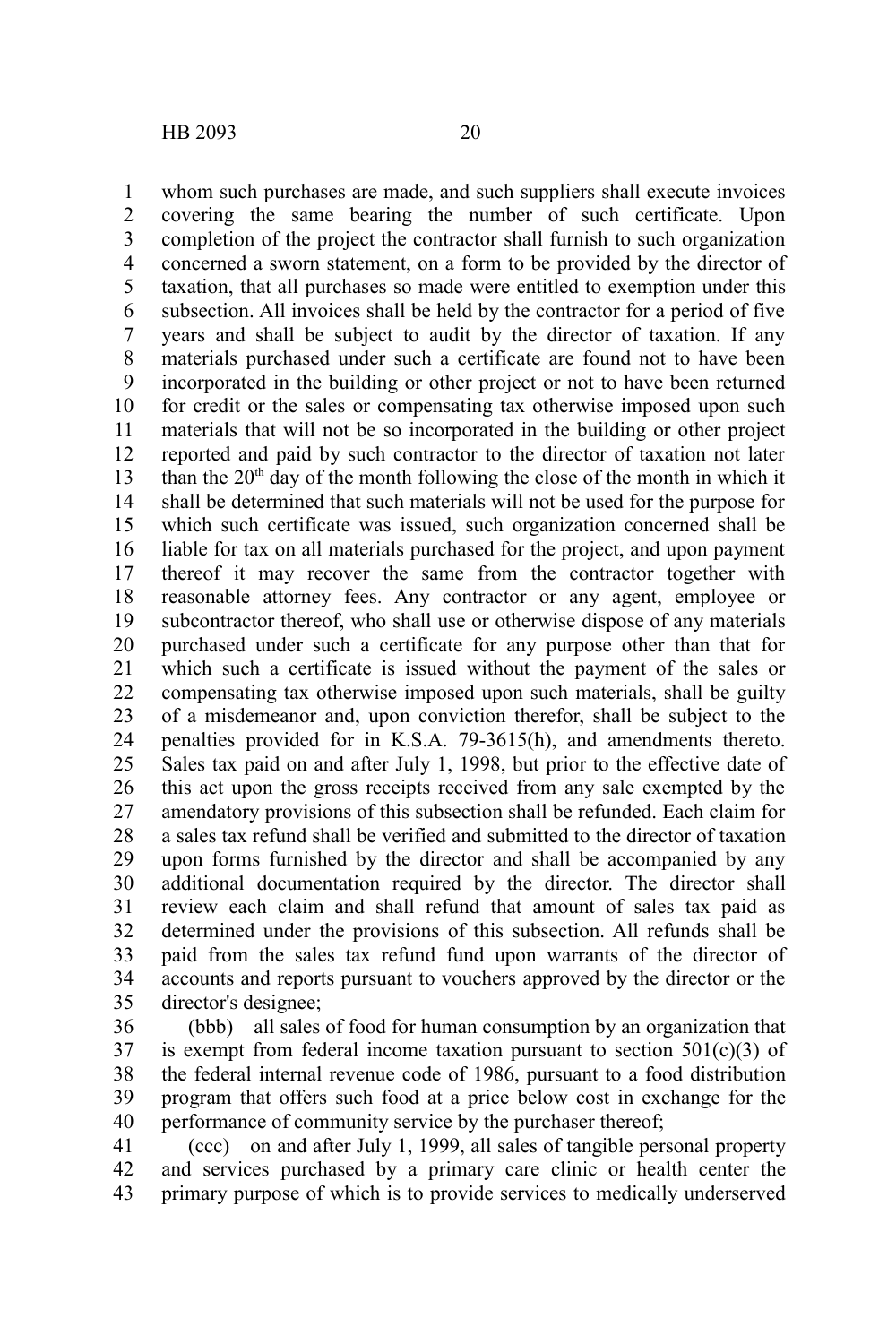individuals and families, and that is exempt from federal income taxation pursuant to section  $501(c)(3)$  of the federal internal revenue code, and all sales of tangible personal property or services purchased by a contractor for the purpose of constructing, equipping, reconstructing, maintaining, repairing, enlarging, furnishing or remodeling facilities for any such clinic or center that would be exempt from taxation under the provisions of this section if purchased directly by such clinic or center, except that for taxable years commencing after December 31, 2013, this subsection shall not apply to any sales of such tangible personal property and services purchased by a primary care clinic or health center which performs any abortion, as defined in K.S.A. 65-6701, and amendments thereto. Nothing in this subsection shall be deemed to exempt the purchase of any construction machinery, equipment or tools used in the constructing, equipping, reconstructing, maintaining, repairing, enlarging, furnishing or remodeling facilities for any such clinic or center. When any such clinic or center shall contract for the purpose of constructing, equipping, reconstructing, maintaining, repairing, enlarging, furnishing or remodeling facilities, it shall obtain from the state and furnish to the contractor an exemption certificate for the project involved, and the contractor may purchase materials for incorporation in such project. The contractor shall furnish the number of such certificate to all suppliers from whom such purchases are made, and such suppliers shall execute invoices covering the same bearing the number of such certificate. Upon completion of the project the contractor shall furnish to such clinic or center concerned a sworn statement, on a form to be provided by the director of taxation, that all purchases so made were entitled to exemption under this subsection. All invoices shall be held by the contractor for a period of five years and shall be subject to audit by the director of taxation. If any materials purchased under such a certificate are found not to have been incorporated in the building or other project or not to have been returned for credit or the sales or compensating tax otherwise imposed upon such materials that will not be so incorporated in the building or other project reported and paid by such contractor to the director of taxation not later than the  $20<sup>th</sup>$ day of the month following the close of the month in which it shall be determined that such materials will not be used for the purpose for which such certificate was issued, such clinic or center concerned shall be liable for tax on all materials purchased for the project, and upon payment thereof it may recover the same from the contractor together with reasonable attorney fees. Any contractor or any agent, employee or subcontractor thereof, who shall use or otherwise dispose of any materials purchased under such a certificate for any purpose other than that for which such a certificate is issued without the payment of the sales or compensating tax otherwise imposed upon such materials, shall be guilty 1 2 3 4 5 6 7 8 9 10 11 12 13 14 15 16 17 18 19 20 21 22 23 24 25 26 27 28 29 30 31 32 33 34 35 36 37 38 39 40 41 42 43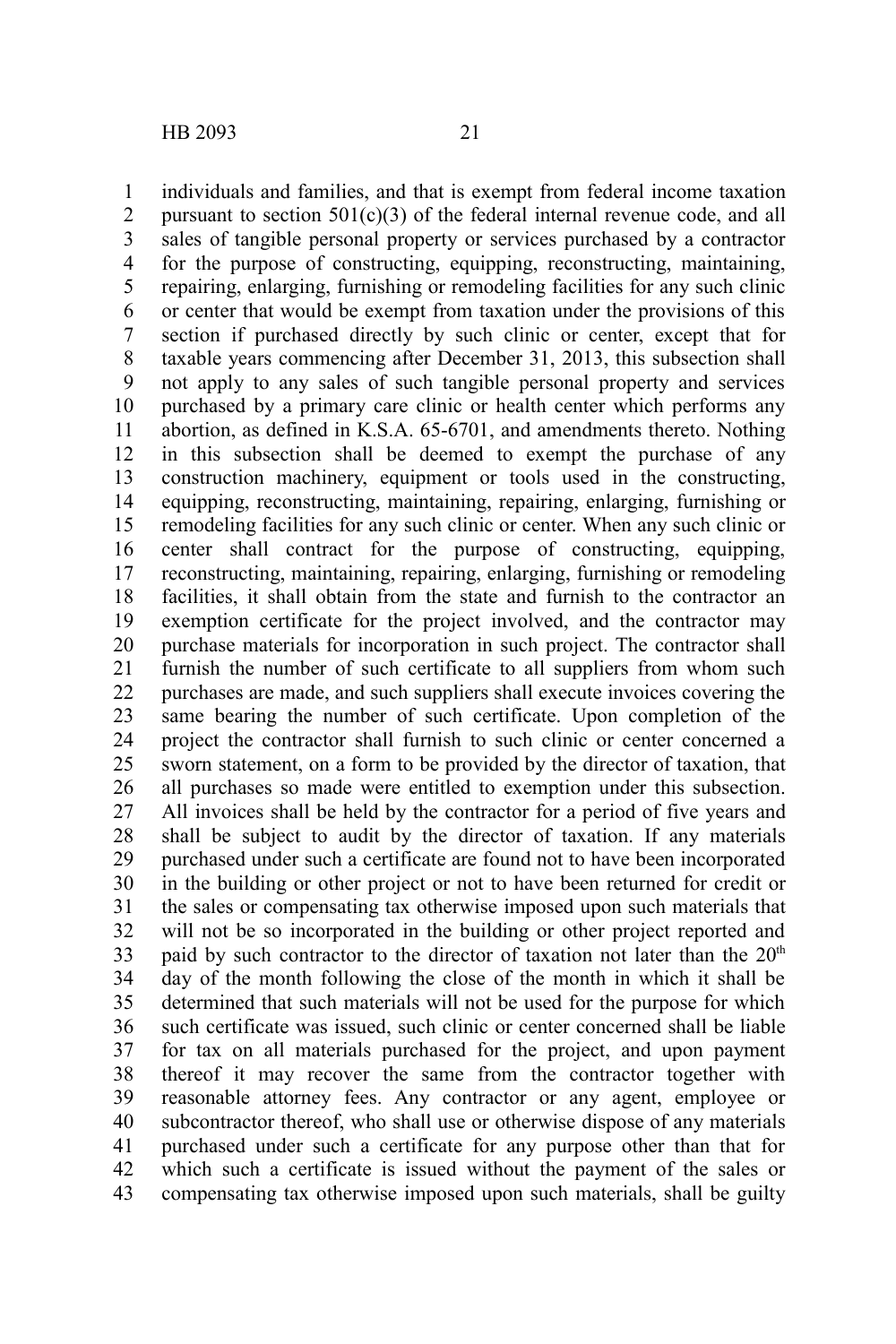of a misdemeanor and, upon conviction therefor, shall be subject to the penalties provided for in K.S.A. 79-3615(h), and amendments thereto; 1 2

(ddd) on and after January 1, 1999, and before January 1, 2000, all sales of materials and services purchased by any class II or III railroad as classified by the federal surface transportation board for the construction, renovation, repair or replacement of class II or III railroad track and facilities used directly in interstate commerce. In the event any such track or facility for which materials and services were purchased sales tax exempt is not operational for five years succeeding the allowance of such exemption, the total amount of sales tax that would have been payable except for the operation of this subsection shall be recouped in accordance with rules and regulations adopted for such purpose by the secretary of revenue; 3 4 5 6 7 8 9 10 11 12 13

(eee) on and after January 1, 1999, and before January 1, 2001, all sales of materials and services purchased for the original construction, reconstruction, repair or replacement of grain storage facilities, including railroad sidings providing access thereto; 14 15 16 17

(fff) all sales of material handling equipment, racking systems and other related machinery and equipment that is used for the handling, movement or storage of tangible personal property in a warehouse or distribution facility in this state; all sales of installation, repair and maintenance services performed on such machinery and equipment; and all sales of repair and replacement parts for such machinery and equipment. For purposes of this subsection, a warehouse or distribution facility means a single, fixed location that consists of buildings or structures in a contiguous area where storage or distribution operations are conducted that are separate and apart from the business' retail operations, if any, and that do not otherwise qualify for exemption as occurring at a manufacturing or processing plant or facility. Material handling and storage equipment shall include aeration, dust control, cleaning, handling and other such equipment that is used in a public grain warehouse or other commercial grain storage facility, whether used for grain handling, grain storage, grain refining or processing, or other grain treatment operation; 18 19 20 21 22 23 24 25 26 27 28 29 30 31 32 33

(ggg) all sales of tangible personal property and services purchased by or on behalf of the Kansas academy of science, which is exempt from federal income taxation pursuant to section  $501(c)(3)$  of the federal internal revenue code of 1986, and used solely by such academy for the preparation, publication and dissemination of education materials; 34 35 36 37 38

(hhh) all sales of tangible personal property and services purchased by or on behalf of all domestic violence shelters that are member agencies of the Kansas coalition against sexual and domestic violence; 39 40 41

(iii) all sales of personal property and services purchased by an organization that is exempt from federal income taxation pursuant to 42 43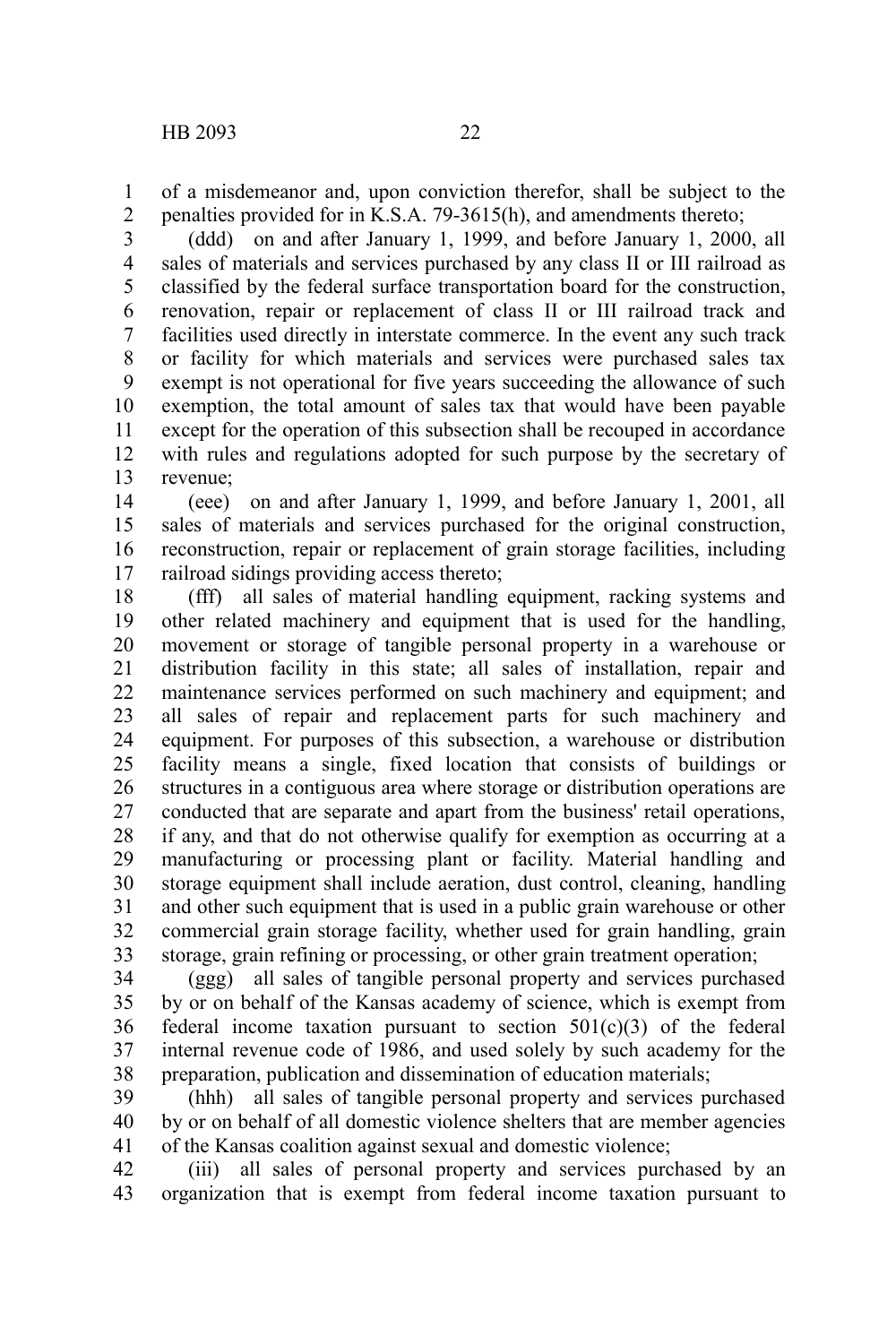section  $501(c)(3)$  of the federal internal revenue code of 1986, and such personal property and services are used by any such organization in the collection, storage and distribution of food products to nonprofit organizations that distribute such food products to persons pursuant to a food distribution program on a charitable basis without fee or charge, and all sales of tangible personal property or services purchased by a contractor for the purpose of constructing, equipping, reconstructing, maintaining, repairing, enlarging, furnishing or remodeling facilities used for the collection and storage of such food products for any such organization which is exempt from federal income taxation pursuant to section  $501(c)(3)$  of the federal internal revenue code of 1986, that would be exempt from taxation under the provisions of this section if purchased directly by such organization. Nothing in this subsection shall be deemed to exempt the purchase of any construction machinery, equipment or tools used in the constructing, equipping, reconstructing, maintaining, repairing, enlarging, furnishing or remodeling facilities for any such organization. When any such organization shall contract for the purpose of constructing, equipping, reconstructing, maintaining, repairing, enlarging, furnishing or remodeling facilities, it shall obtain from the state and furnish to the contractor an exemption certificate for the project involved, and the contractor may purchase materials for incorporation in such project. The contractor shall furnish the number of such certificate to all suppliers from whom such purchases are made, and such suppliers shall execute invoices covering the same bearing the number of such certificate. Upon completion of the project the contractor shall furnish to such organization concerned a sworn statement, on a form to be provided by the director of taxation, that all purchases so made were entitled to exemption under this subsection. All invoices shall be held by the contractor for a period of five years and shall be subject to audit by the director of taxation. If any materials purchased under such a certificate are found not to have been incorporated in such facilities or not to have been returned for credit or the sales or compensating tax otherwise imposed upon such materials that will not be so incorporated in such facilities reported and paid by such contractor to the director of taxation not later than the  $20<sup>th</sup>$  day of the month following the close of the month in which it shall be determined that such materials will not be used for the purpose for which such certificate was issued, such organization concerned shall be liable for tax on all materials purchased for the project, and upon payment thereof it may recover the same from the contractor together with reasonable attorney fees. Any contractor or any agent, employee or subcontractor thereof, who shall use or otherwise dispose of any materials purchased under such a certificate for any purpose other than that for which such a certificate is issued without the payment of the sales or compensating tax 1 2 3 4 5 6 7 8 9 10 11 12 13 14 15 16 17 18 19 20 21 22 23 24 25 26 27 28 29 30 31 32 33 34 35 36 37 38 39 40 41 42 43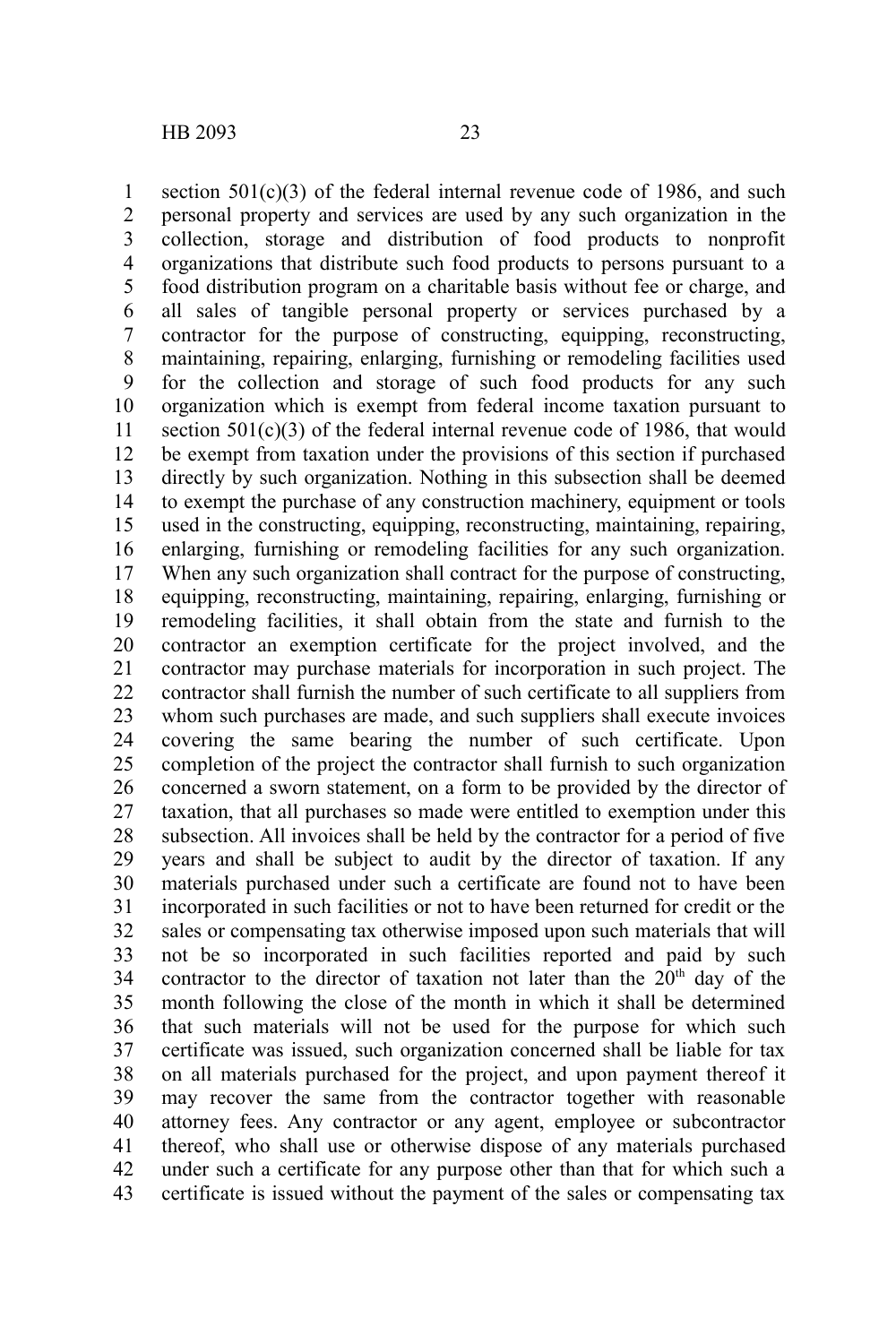otherwise imposed upon such materials, shall be guilty of a misdemeanor and, upon conviction therefor, shall be subject to the penalties provided for in K.S.A. 79-3615(h), and amendments thereto. Sales tax paid on and after July 1, 2005, but prior to the effective date of this act upon the gross receipts received from any sale exempted by the amendatory provisions of this subsection shall be refunded. Each claim for a sales tax refund shall be verified and submitted to the director of taxation upon forms furnished by the director and shall be accompanied by any additional documentation required by the director. The director shall review each claim and shall refund that amount of sales tax paid as determined under the provisions of this subsection. All refunds shall be paid from the sales tax refund fund upon warrants of the director of accounts and reports pursuant to vouchers approved by the director or the director's designee; 1 2 3 4 5 6 7 8 9 10 11 12 13

(jjj) all sales of dietary supplements dispensed pursuant to a prescription order by a licensed practitioner or a mid-level practitioner as defined by K.S.A. 65-1626, and amendments thereto. As used in this subsection, "dietary supplement" means any product, other than tobacco, intended to supplement the diet that: (1) Contains one or more of the following dietary ingredients: A vitamin, a mineral, an herb or other botanical, an amino acid, a dietary substance for use by humans to supplement the diet by increasing the total dietary intake or a concentrate, metabolite, constituent, extract or combination of any such ingredient; (2) is intended for ingestion in tablet, capsule, powder, softgel, gelcap or liquid form, or if not intended for ingestion, in such a form, is not represented as conventional food and is not represented for use as a sole item of a meal or of the diet; and (3) is required to be labeled as a dietary supplement, identifiable by the supplemental facts box found on the label and as required pursuant to 21 C.F.R. § 101.36; 14 15 16 17 18 19 20 21 22 23 24 25 26 27 28

(lll) all sales of tangible personal property and services purchased by special olympics Kansas, inc. for the purpose of providing year-round sports training and athletic competition in a variety of olympic-type sports for individuals with intellectual disabilities by giving them continuing opportunities to develop physical fitness, demonstrate courage, experience joy and participate in a sharing of gifts, skills and friendship with their families, other special olympics athletes and the community, and activities provided or sponsored by such organization, and all sales of tangible personal property by or on behalf of any such organization; 29 30 31 32 33 34 35 36 37

(mmm) all sales of tangible personal property purchased by or on behalf of the Marillac center, inc., which is exempt from federal income taxation pursuant to section  $501(c)(3)$  of the federal internal revenue code, for the purpose of providing psycho-social-biological and special education services to children, and all sales of any such property by or on behalf of such organization for such purpose; 38 39 40 41 42 43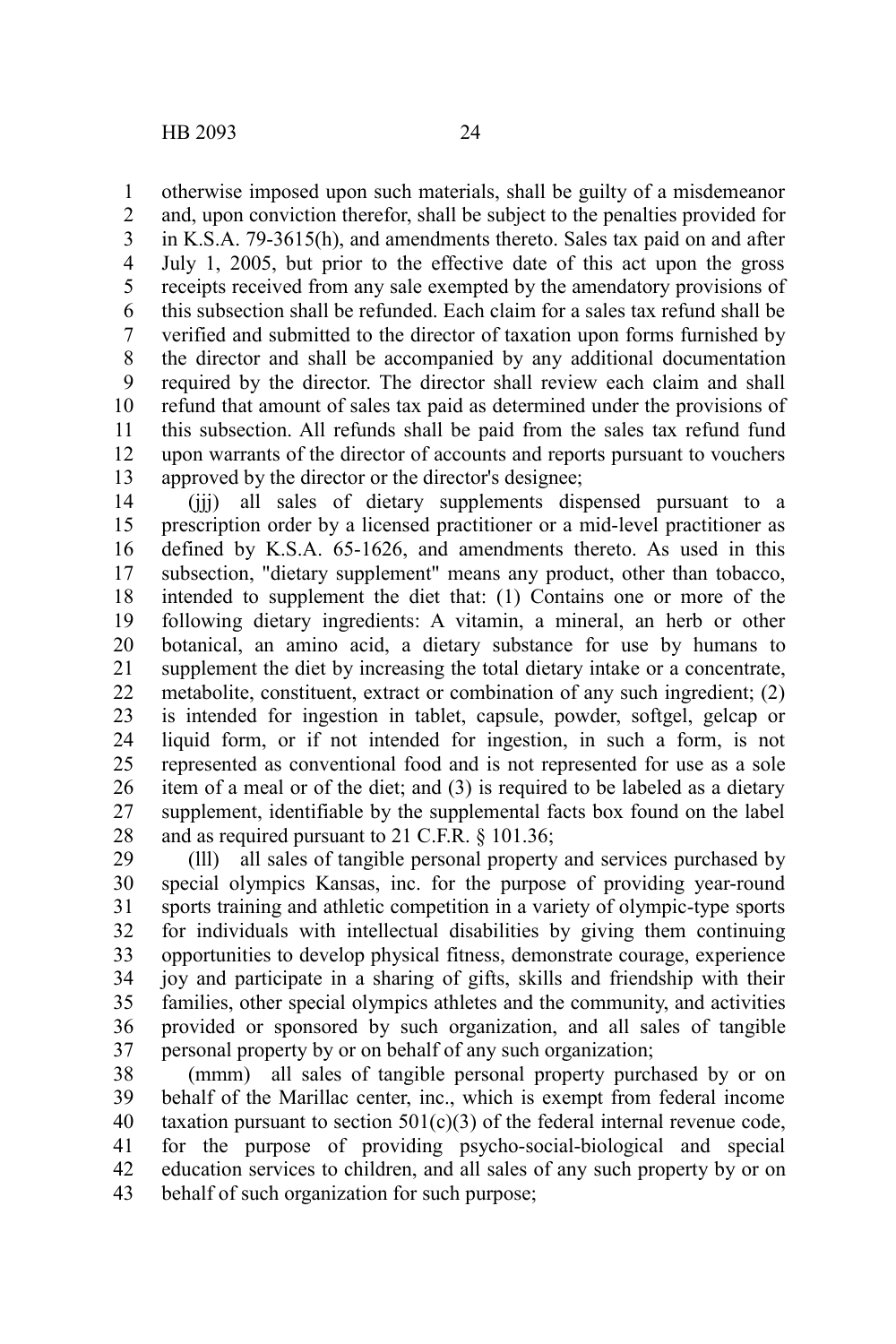(nnn) all sales of tangible personal property and services purchased by the west Sedgwick county-sunrise rotary club and sunrise charitable fund for the purpose of constructing a boundless playground which is an integrated, barrier free and developmentally advantageous play environment for children of all abilities and disabilities; 1 2 3 4 5

(ooo) all sales of tangible personal property by or on behalf of a public library serving the general public and supported in whole or in part with tax money or a not-for-profit organization whose purpose is to raise funds for or provide services or other benefits to any such public library; 6 7 8 9

(ppp) all sales of tangible personal property and services purchased by or on behalf of a homeless shelter that is exempt from federal income taxation pursuant to section  $501(c)(3)$  of the federal income tax code of 1986, and used by any such homeless shelter to provide emergency and transitional housing for individuals and families experiencing homelessness, and all sales of any such property by or on behalf of any such homeless shelter for any such purpose; 10 11 12 13 14 15 16

(qqq) all sales of tangible personal property and services purchased by TLC for children and families, inc., hereinafter referred to as TLC, which is exempt from federal income taxation pursuant to section 501(c) (3) of the federal internal revenue code of 1986, and such property and services are used for the purpose of providing emergency shelter and treatment for abused and neglected children as well as meeting additional critical needs for children, juveniles and family, and all sales of any such property by or on behalf of TLC for any such purpose; and all sales of tangible personal property or services purchased by a contractor for the purpose of constructing, maintaining, repairing, enlarging, furnishing or remodeling facilities for the operation of services for TLC for any such purpose that would be exempt from taxation under the provisions of this section if purchased directly by TLC. Nothing in this subsection shall be deemed to exempt the purchase of any construction machinery, equipment or tools used in the constructing, maintaining, repairing, enlarging, furnishing or remodeling such facilities for TLC. When TLC contracts for the purpose of constructing, maintaining, repairing, enlarging, furnishing or remodeling such facilities, it shall obtain from the state and furnish to the contractor an exemption certificate for the project involved, and the contractor may purchase materials for incorporation in such project. The contractor shall furnish the number of such certificate to all suppliers from whom such purchases are made, and such suppliers shall execute invoices covering the same bearing the number of such certificate. Upon completion of the project the contractor shall furnish to TLC a sworn statement, on a form to be provided by the director of taxation, that all purchases so made were entitled to exemption under this subsection. All invoices shall be held by the contractor for a period of five years and shall 17 18 19 20 21 22 23 24 25 26 27 28 29 30 31 32 33 34 35 36 37 38 39 40 41 42 43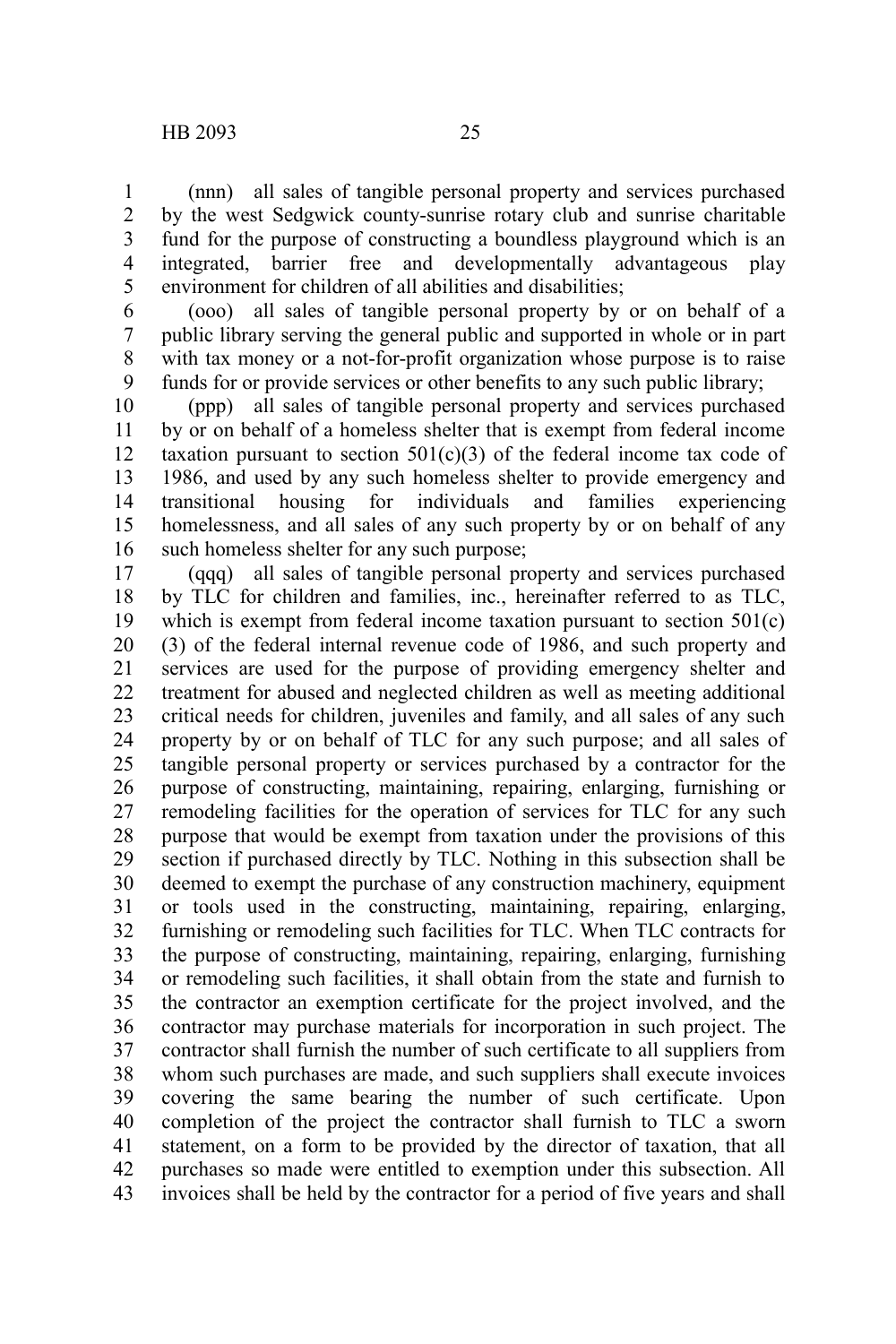be subject to audit by the director of taxation. If any materials purchased under such a certificate are found not to have been incorporated in the building or other project or not to have been returned for credit or the sales or compensating tax otherwise imposed upon such materials that will not be so incorporated in the building or other project reported and paid by such contractor to the director of taxation not later than the  $20<sup>th</sup>$  day of the month following the close of the month in which it shall be determined that such materials will not be used for the purpose for which such certificate was issued, TLC shall be liable for tax on all materials purchased for the project, and upon payment thereof it may recover the same from the contractor together with reasonable attorney fees. Any contractor or any agent, employee or subcontractor thereof, who shall use or otherwise dispose of any materials purchased under such a certificate for any purpose other than that for which such a certificate is issued without the payment of the sales or compensating tax otherwise imposed upon such materials, shall be guilty of a misdemeanor and, upon conviction therefor, shall be subject to the penalties provided for in K.S.A. 79-3615(h), and amendments thereto; 1 2 3 4 5 6 7 8 9 10 11 12 13 14 15 16 17 18

(rrr) all sales of tangible personal property and services purchased by any county law library maintained pursuant to law and sales of tangible personal property and services purchased by an organization that would have been exempt from taxation under the provisions of this subsection if purchased directly by the county law library for the purpose of providing legal resources to attorneys, judges, students and the general public, and all sales of any such property by or on behalf of any such county law library; 19 20 21 22 23 24 25 26

(sss) all sales of tangible personal property and services purchased by catholic charities or youthville, hereinafter referred to as charitable family providers, which is exempt from federal income taxation pursuant to section  $501(c)(3)$  of the federal internal revenue code of 1986, and which such property and services are used for the purpose of providing emergency shelter and treatment for abused and neglected children as well as meeting additional critical needs for children, juveniles and family, and all sales of any such property by or on behalf of charitable family providers for any such purpose; and all sales of tangible personal property or services purchased by a contractor for the purpose of constructing, maintaining, repairing, enlarging, furnishing or remodeling facilities for the operation of services for charitable family providers for any such purpose which would be exempt from taxation under the provisions of this section if purchased directly by charitable family providers. Nothing in this subsection shall be deemed to exempt the purchase of any construction machinery, equipment or tools used in the constructing, maintaining, repairing, enlarging, furnishing or remodeling such facilities for charitable 27 28 29 30 31 32 33 34 35 36 37 38 39 40 41 42 43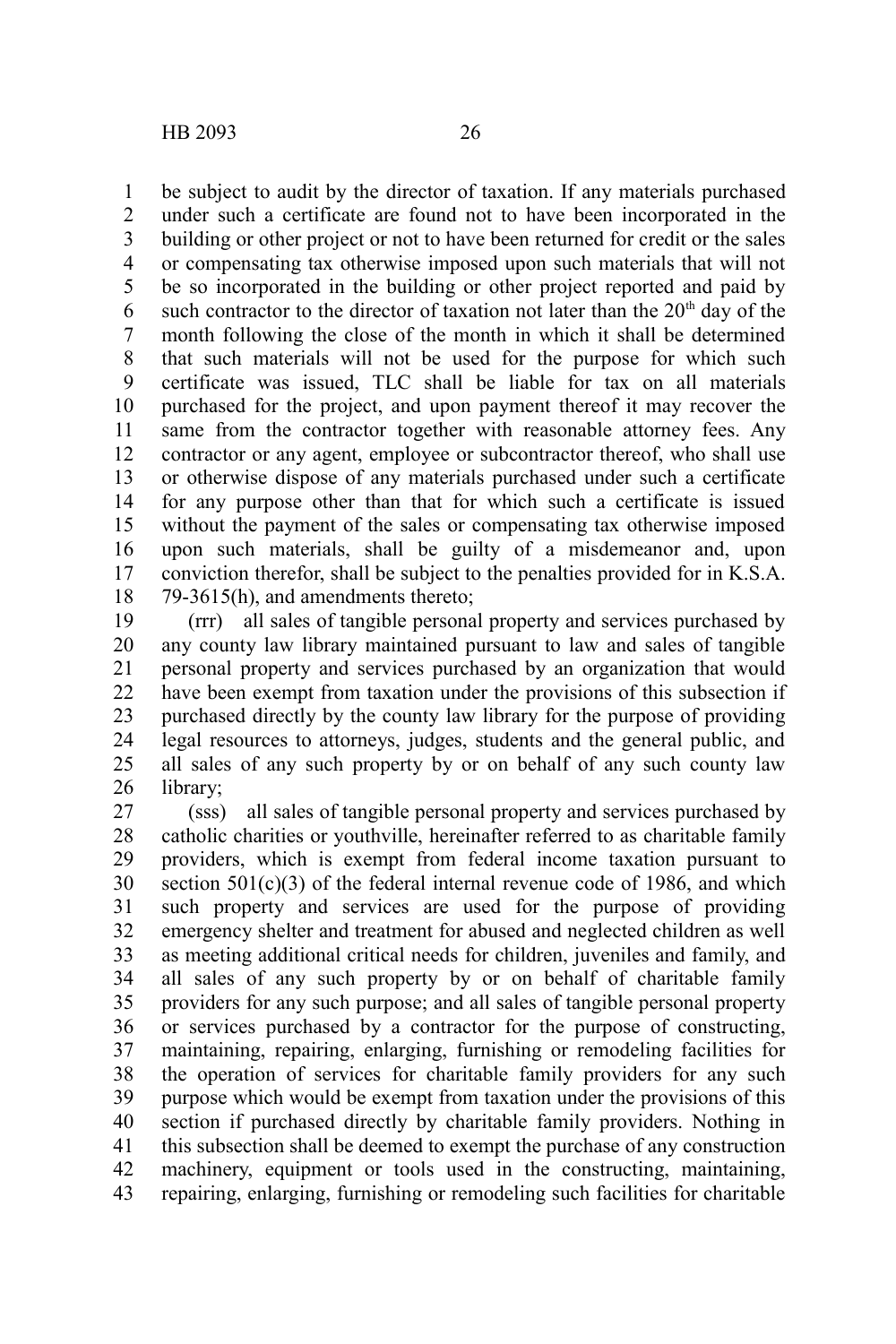family providers. When charitable family providers contracts for the purpose of constructing, maintaining, repairing, enlarging, furnishing or remodeling such facilities, it shall obtain from the state and furnish to the contractor an exemption certificate for the project involved, and the contractor may purchase materials for incorporation in such project. The contractor shall furnish the number of such certificate to all suppliers from whom such purchases are made, and such suppliers shall execute invoices covering the same bearing the number of such certificate. Upon completion of the project the contractor shall furnish to charitable family providers a sworn statement, on a form to be provided by the director of taxation, that all purchases so made were entitled to exemption under this subsection. All invoices shall be held by the contractor for a period of five years and shall be subject to audit by the director of taxation. If any materials purchased under such a certificate are found not to have been incorporated in the building or other project or not to have been returned for credit or the sales or compensating tax otherwise imposed upon such materials that will not be so incorporated in the building or other project reported and paid by such contractor to the director of taxation not later than the  $20<sup>th</sup>$  day of the month following the close of the month in which it shall be determined that such materials will not be used for the purpose for which such certificate was issued, charitable family providers shall be liable for tax on all materials purchased for the project, and upon payment thereof it may recover the same from the contractor together with reasonable attorney fees. Any contractor or any agent, employee or subcontractor thereof, who shall use or otherwise dispose of any materials purchased under such a certificate for any purpose other than that for which such a certificate is issued without the payment of the sales or compensating tax otherwise imposed upon such materials, shall be guilty of a misdemeanor and, upon conviction therefor, shall be subject to the penalties provided for in K.S.A. 79-3615(h), and amendments thereto; 1 2 3 4 5 6 7 8 9 10 11 12 13 14 15 16 17 18 19 20 21 22 23 24 25 26 27 28 29 30

(ttt) all sales of tangible personal property or services purchased by a contractor for a project for the purpose of restoring, constructing, equipping, reconstructing, maintaining, repairing, enlarging, furnishing or remodeling a home or facility owned by a nonprofit museum that has been granted an exemption pursuant to subsection (qq), which such home or facility is located in a city that has been designated as a qualified hometown pursuant to the provisions of K.S.A. 75-5071 et seq., and amendments thereto, and which such project is related to the purposes of K.S.A. 75-5071 et seq., and amendments thereto, and that would be exempt from taxation under the provisions of this section if purchased directly by such nonprofit museum. Nothing in this subsection shall be deemed to exempt the purchase of any construction machinery, equipment or tools used in the restoring, constructing, equipping, reconstructing, 31 32 33 34 35 36 37 38 39 40 41 42 43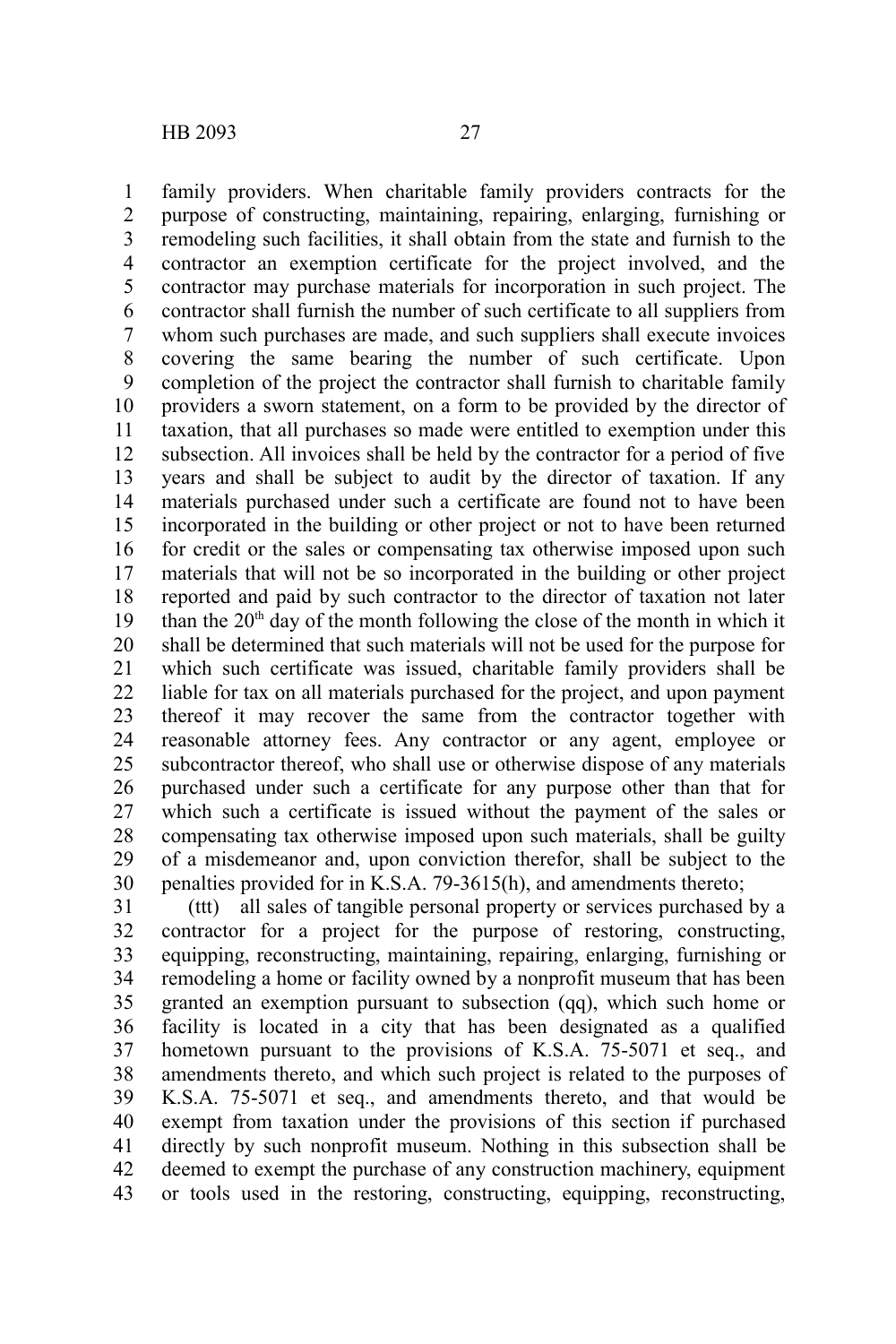maintaining, repairing, enlarging, furnishing or remodeling a home or facility for any such nonprofit museum. When any such nonprofit museum shall contract for the purpose of restoring, constructing, equipping, reconstructing, maintaining, repairing, enlarging, furnishing or remodeling a home or facility, it shall obtain from the state and furnish to the contractor an exemption certificate for the project involved, and the contractor may purchase materials for incorporation in such project. The contractor shall furnish the number of such certificates to all suppliers from whom such purchases are made, and such suppliers shall execute invoices covering the same bearing the number of such certificate. Upon completion of the project, the contractor shall furnish to such nonprofit museum a sworn statement on a form to be provided by the director of taxation that all purchases so made were entitled to exemption under this subsection. All invoices shall be held by the contractor for a period of five years and shall be subject to audit by the director of taxation. If any materials purchased under such a certificate are found not to have been incorporated in the building or other project or not to have been returned for credit or the sales or compensating tax otherwise imposed upon such materials that will not be so incorporated in a home or facility or other project reported and paid by such contractor to the director of taxation not later than the 20<sup>th</sup> day of the month following the close of the month in which it shall be determined that such materials will not be used for the purpose for which such certificate was issued, such nonprofit museum shall be liable for tax on all materials purchased for the project, and upon payment thereof it may recover the same from the contractor together with reasonable attorney fees. Any contractor or any agent, employee or subcontractor thereof, who shall use or otherwise dispose of any materials purchased under such a certificate for any purpose other than that for which such a certificate is issued without the payment of the sales or compensating tax otherwise imposed upon such materials, shall be guilty of a misdemeanor and, upon conviction therefor, shall be subject to the penalties provided for in K.S.A. 79-3615(h), and amendments thereto; 1 2 3 4 5 6 7 8 9 10 11 12 13 14 15 16 17 18 19 20 21 22 23 24 25 26 27 28 29 30 31 32

(uuu) all sales of tangible personal property and services purchased by Kansas children's service league, hereinafter referred to as KCSL, which is exempt from federal income taxation pursuant to section 501(c) (3) of the federal internal revenue code of 1986, and which such property and services are used for the purpose of providing for the prevention and treatment of child abuse and maltreatment as well as meeting additional critical needs for children, juveniles and family, and all sales of any such property by or on behalf of KCSL for any such purpose; and all sales of tangible personal property or services purchased by a contractor for the purpose of constructing, maintaining, repairing, enlarging, furnishing or remodeling facilities for the operation of services for KCSL for any such 33 34 35 36 37 38 39 40 41 42 43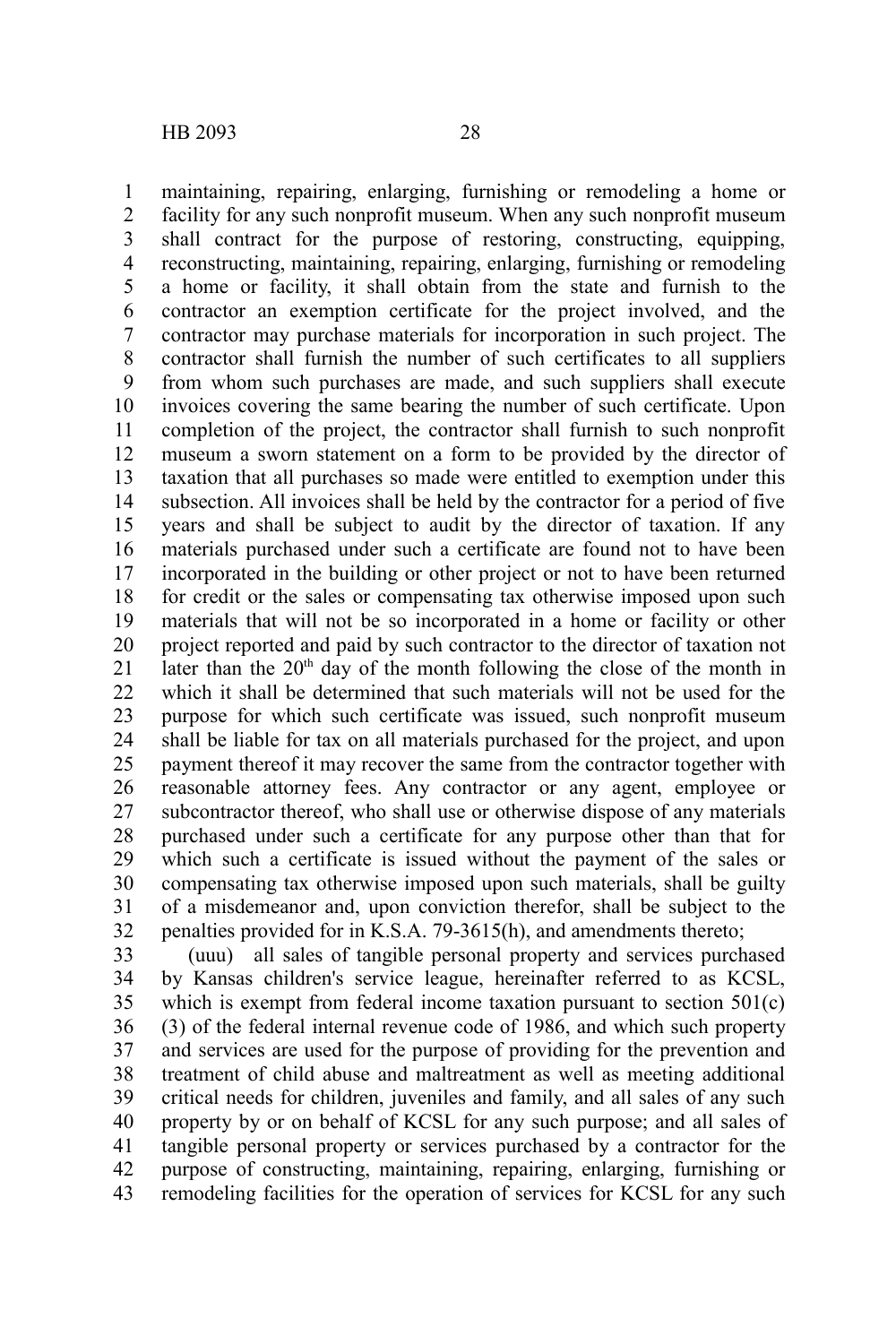purpose that would be exempt from taxation under the provisions of this section if purchased directly by KCSL. Nothing in this subsection shall be deemed to exempt the purchase of any construction machinery, equipment or tools used in the constructing, maintaining, repairing, enlarging, furnishing or remodeling such facilities for KCSL. When KCSL contracts for the purpose of constructing, maintaining, repairing, enlarging, furnishing or remodeling such facilities, it shall obtain from the state and furnish to the contractor an exemption certificate for the project involved, and the contractor may purchase materials for incorporation in such project. The contractor shall furnish the number of such certificate to all suppliers from whom such purchases are made, and such suppliers shall execute invoices covering the same bearing the number of such certificate. Upon completion of the project the contractor shall furnish to KCSL a sworn statement, on a form to be provided by the director of taxation, that all purchases so made were entitled to exemption under this subsection. All invoices shall be held by the contractor for a period of five years and shall be subject to audit by the director of taxation. If any materials purchased under such a certificate are found not to have been incorporated in the building or other project or not to have been returned for credit or the sales or compensating tax otherwise imposed upon such materials that will not be so incorporated in the building or other project reported and paid by such contractor to the director of taxation not later than the  $20<sup>th</sup>$ day of the month following the close of the month in which it shall be determined that such materials will not be used for the purpose for which such certificate was issued, KCSL shall be liable for tax on all materials purchased for the project, and upon payment thereof it may recover the same from the contractor together with reasonable attorney fees. Any contractor or any agent, employee or subcontractor thereof, who shall use or otherwise dispose of any materials purchased under such a certificate for any purpose other than that for which such a certificate is issued without the payment of the sales or compensating tax otherwise imposed upon such materials, shall be guilty of a misdemeanor and, upon conviction therefor, shall be subject to the penalties provided for in K.S.A. 79-3615(h), and amendments thereto; 1 2 3 4 5 6 7 8 9 10 11 12 13 14 15 16 17 18 19 20 21 22 23 24 25 26 27 28 29 30 31 32 33 34

(vvv) all sales of tangible personal property or services, including the renting and leasing of tangible personal property or services, purchased by jazz in the woods, inc., a Kansas corporation that is exempt from federal income taxation pursuant to section  $501(c)(3)$  of the federal internal revenue code, for the purpose of providing jazz in the woods, an event benefiting children-in-need and other nonprofit charities assisting such children, and all sales of any such property by or on behalf of such organization for such purpose; 35 36 37 38 39 40 41 42

(www) all sales of tangible personal property purchased by or on 43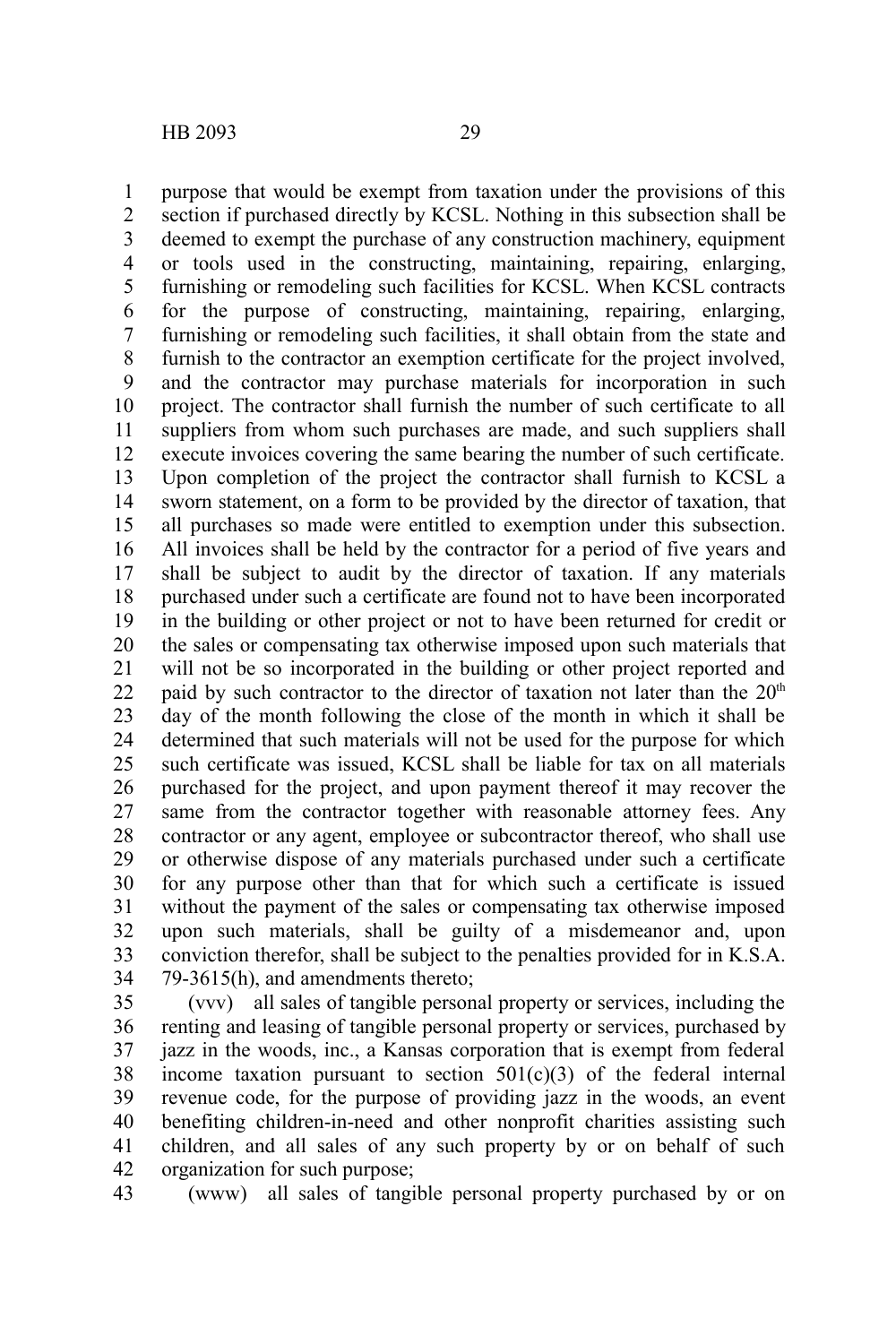behalf of the Frontenac education foundation, which is exempt from federal income taxation pursuant to section  $501(c)(3)$  of the federal internal revenue code, for the purpose of providing education support for students, and all sales of any such property by or on behalf of such organization for such purpose; 1 2 3 4 5

(xxx) all sales of personal property and services purchased by the booth theatre foundation, inc., an organization, which is exempt from federal income taxation pursuant to section  $501(c)(3)$  of the federal internal revenue code of 1986, and which such personal property and services are used by any such organization in the constructing, equipping, reconstructing, maintaining, repairing, enlarging, furnishing or remodeling of the booth theatre, and all sales of tangible personal property or services purchased by a contractor for the purpose of constructing, equipping, reconstructing, maintaining, repairing, enlarging, furnishing or remodeling the booth theatre for such organization, that would be exempt from taxation under the provisions of this section if purchased directly by such organization. Nothing in this subsection shall be deemed to exempt the purchase of any construction machinery, equipment or tools used in the constructing, equipping, reconstructing, maintaining, repairing, enlarging, furnishing or remodeling facilities for any such organization. When any such organization shall contract for the purpose of constructing, equipping, reconstructing, maintaining, repairing, enlarging, furnishing or remodeling facilities, it shall obtain from the state and furnish to the contractor an exemption certificate for the project involved, and the contractor may purchase materials for incorporation in such project. The contractor shall furnish the number of such certificate to all suppliers from whom such purchases are made, and such suppliers shall execute invoices covering the same bearing the number of such certificate. Upon completion of the project the contractor shall furnish to such organization concerned a sworn statement, on a form to be provided by the director of taxation, that all purchases so made were entitled to exemption under this subsection. All invoices shall be held by the contractor for a period of five years and shall be subject to audit by the director of taxation. If any materials purchased under such a certificate are found not to have been incorporated in such facilities or not to have been returned for credit or the sales or compensating tax otherwise imposed upon such materials that will not be so incorporated in such facilities reported and paid by such contractor to the director of taxation not later than the  $20<sup>th</sup>$  day of the month following the close of the month in which it shall be determined that such materials will not be used for the purpose for which such certificate was issued, such organization concerned shall be liable for tax on all materials purchased for the project, and upon payment thereof it may recover the same from the contractor together with reasonable attorney fees. Any contractor or 6 7 8 9 10 11 12 13 14 15 16 17 18 19 20 21 22 23 24 25 26 27 28 29 30 31 32 33 34 35 36 37 38 39 40 41 42 43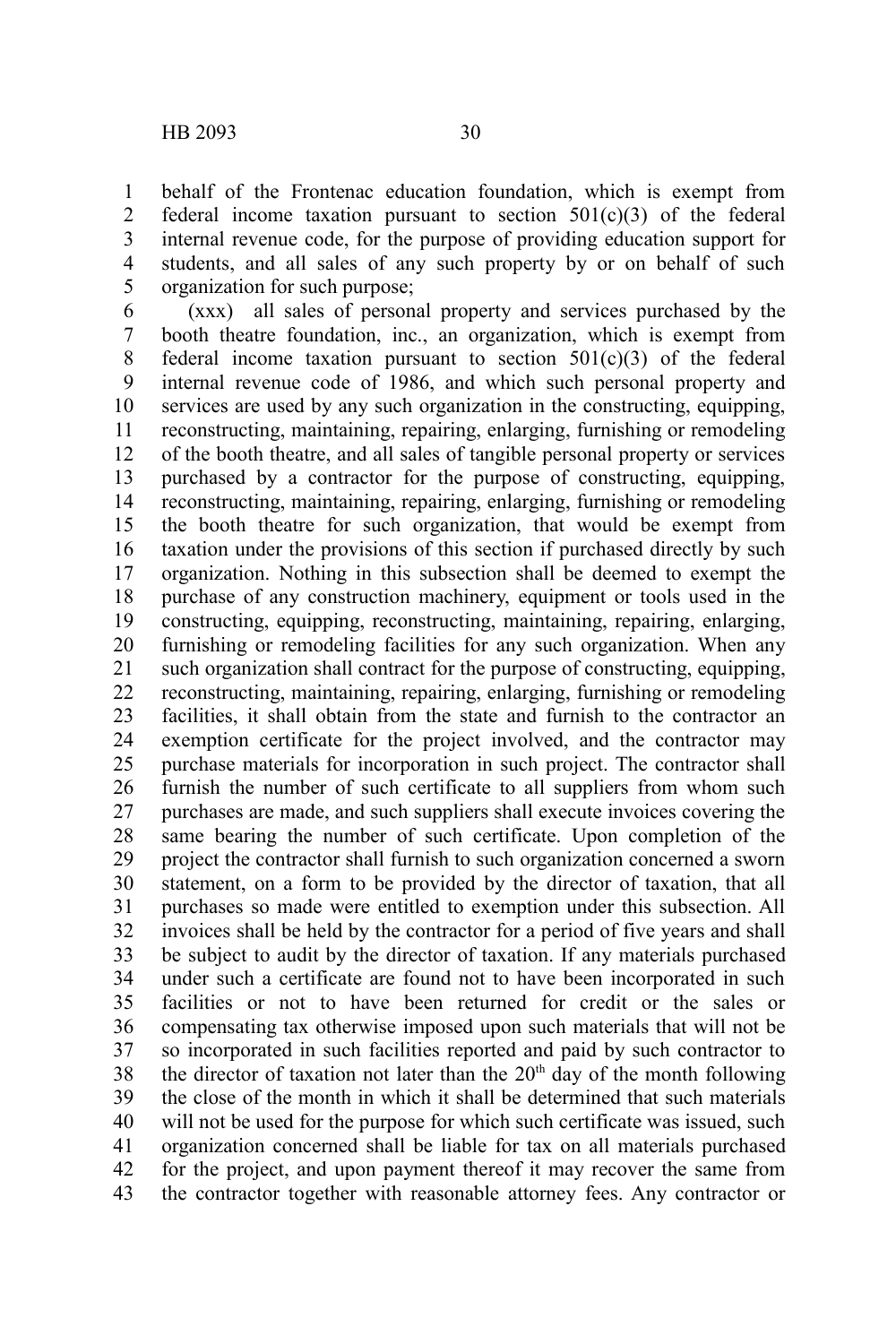any agent, employee or subcontractor thereof, who shall use or otherwise dispose of any materials purchased under such a certificate for any purpose other than that for which such a certificate is issued without the payment of the sales or compensating tax otherwise imposed upon such materials, shall be guilty of a misdemeanor and, upon conviction therefor, shall be subject to the penalties provided for in K.S.A. 79-3615(h), and amendments thereto. Sales tax paid on and after January 1, 2007, but prior to the effective date of this act upon the gross receipts received from any sale which would have been exempted by the provisions of this subsection had such sale occurred after the effective date of this act shall be refunded. Each claim for a sales tax refund shall be verified and submitted to the director of taxation upon forms furnished by the director and shall be accompanied by any additional documentation required by the director. The director shall review each claim and shall refund that amount of sales tax paid as determined under the provisions of this subsection. All refunds shall be paid from the sales tax refund fund upon warrants of the director of accounts and reports pursuant to vouchers approved by the director or the director's designee; 1 2 3 4 5 6 7 8 9 10 11 12 13 14 15 16 17 18

(yyy) all sales of tangible personal property and services purchased by TLC charities foundation, inc., hereinafter referred to as TLC charities, which is exempt from federal income taxation pursuant to section 501(c) (3) of the federal internal revenue code of 1986, and which such property and services are used for the purpose of encouraging private philanthropy to further the vision, values, and goals of TLC for children and families, inc.; and all sales of such property and services by or on behalf of TLC charities for any such purpose and all sales of tangible personal property or services purchased by a contractor for the purpose of constructing, maintaining, repairing, enlarging, furnishing or remodeling facilities for the operation of services for TLC charities for any such purpose that would be exempt from taxation under the provisions of this section if purchased directly by TLC charities. Nothing in this subsection shall be deemed to exempt the purchase of any construction machinery, equipment or tools used in the constructing, maintaining, repairing, enlarging, furnishing or remodeling such facilities for TLC charities. When TLC charities contracts for the purpose of constructing, maintaining, repairing, enlarging, furnishing or remodeling such facilities, it shall obtain from the state and furnish to the contractor an exemption certificate for the project involved, and the contractor may purchase materials for incorporation in such project. The contractor shall furnish the number of such certificate to all suppliers from whom such purchases are made, and such suppliers shall execute invoices covering the same bearing the number of such certificate. Upon completion of the project the contractor shall furnish to TLC charities a sworn statement, on a form to be provided by the director of 19 20 21 22 23 24 25 26 27 28 29 30 31 32 33 34 35 36 37 38 39 40 41 42 43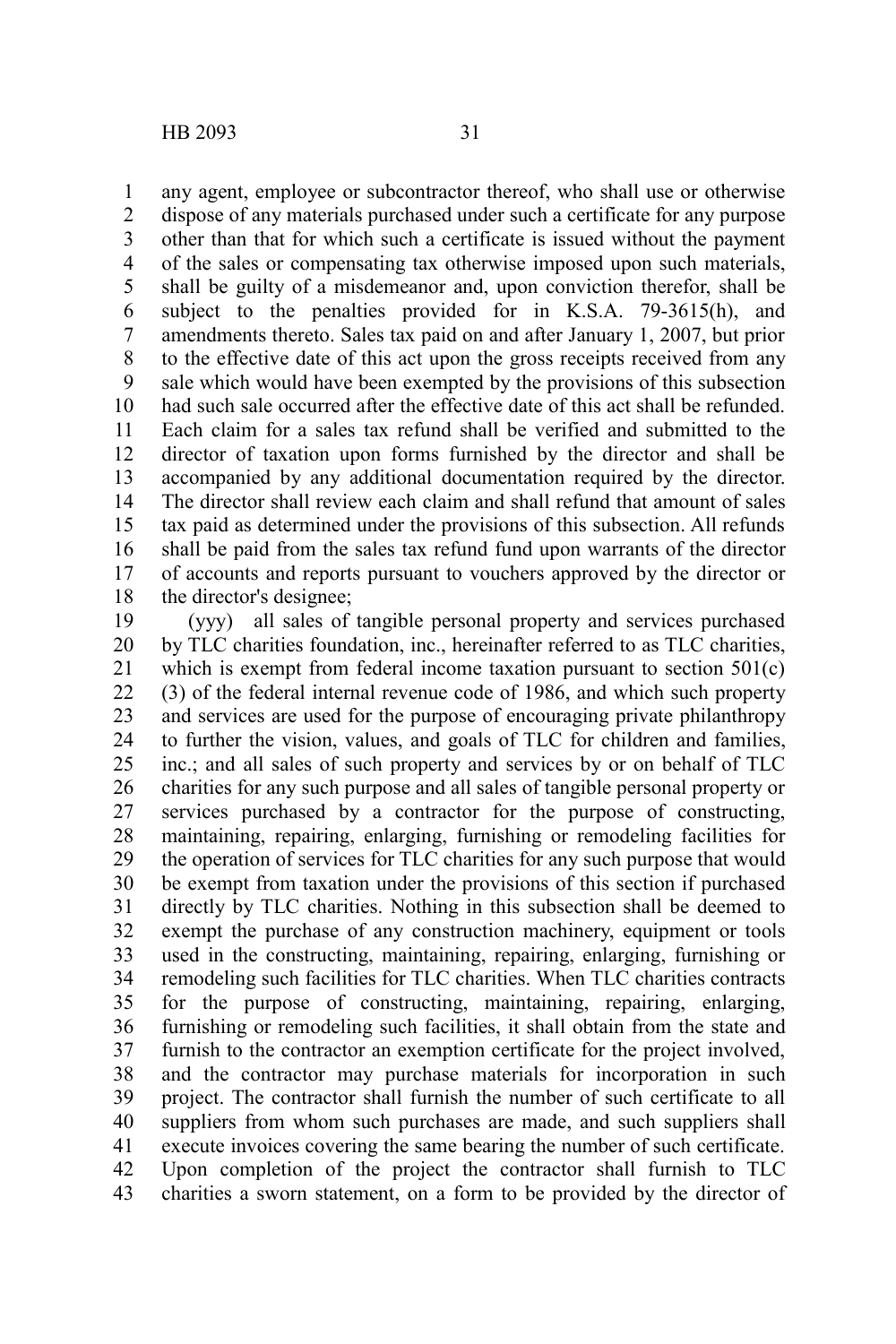taxation, that all purchases so made were entitled to exemption under this subsection. All invoices shall be held by the contractor for a period of five years and shall be subject to audit by the director of taxation. If any materials purchased under such a certificate are found not to have been incorporated in the building or other project or not to have been returned for credit or the sales or compensating tax otherwise imposed upon such materials that will not be incorporated into the building or other project reported and paid by such contractor to the director of taxation not later than the  $20<sup>th</sup>$  day of the month following the close of the month in which it shall be determined that such materials will not be used for the purpose for which such certificate was issued. TLC charities shall be liable for tax on all materials purchased for the project, and upon payment thereof it may recover the same from the contractor together with reasonable attorney fees. Any contractor or any agent, employee or subcontractor thereof, who shall use or otherwise dispose of any materials purchased under such a certificate for any purpose other than that for which such a certificate is issued without the payment of the sales or compensating tax otherwise imposed upon such materials, shall be guilty of a misdemeanor and, upon conviction therefor, shall be subject to the penalties provided for in K.S.A. 79-3615(h), and amendments thereto; 1 2 3 4 5 6 7 8 9 10 11 12 13 14 15 16 17 18 19 20

(zzz) all sales of tangible personal property purchased by the rotary club of shawnee foundation, which is exempt from federal income taxation pursuant to section  $501(c)(3)$  of the federal internal revenue code of 1986. as amended, used for the purpose of providing contributions to community service organizations and scholarships; 21 22 23 24 25

(aaaa) all sales of personal property and services purchased by or on behalf of victory in the valley, inc., which is exempt from federal income taxation pursuant to section  $501(c)(3)$  of the federal internal revenue code, for the purpose of providing a cancer support group and services for persons with cancer, and all sales of any such property by or on behalf of any such organization for any such purpose; 26 27 28 29 30 31

(bbbb) all sales of entry or participation fees, charges or tickets by Guadalupe health foundation, which is exempt from federal income taxation pursuant to section  $501(c)(3)$  of the federal internal revenue code, for such organization's annual fundraising event which purpose is to provide health care services for uninsured workers; 32 33 34 35 36

(cccc) all sales of tangible personal property or services purchased by or on behalf of wayside waifs, inc., which is exempt from federal income taxation pursuant to section  $501(c)(3)$  of the federal internal revenue code, for the purpose of providing such organization's annual fundraiser, an event whose purpose is to support the care of homeless and abandoned animals, animal adoption efforts, education programs for children and efforts to reduce animal over-population and animal welfare services, and 37 38 39 40 41 42 43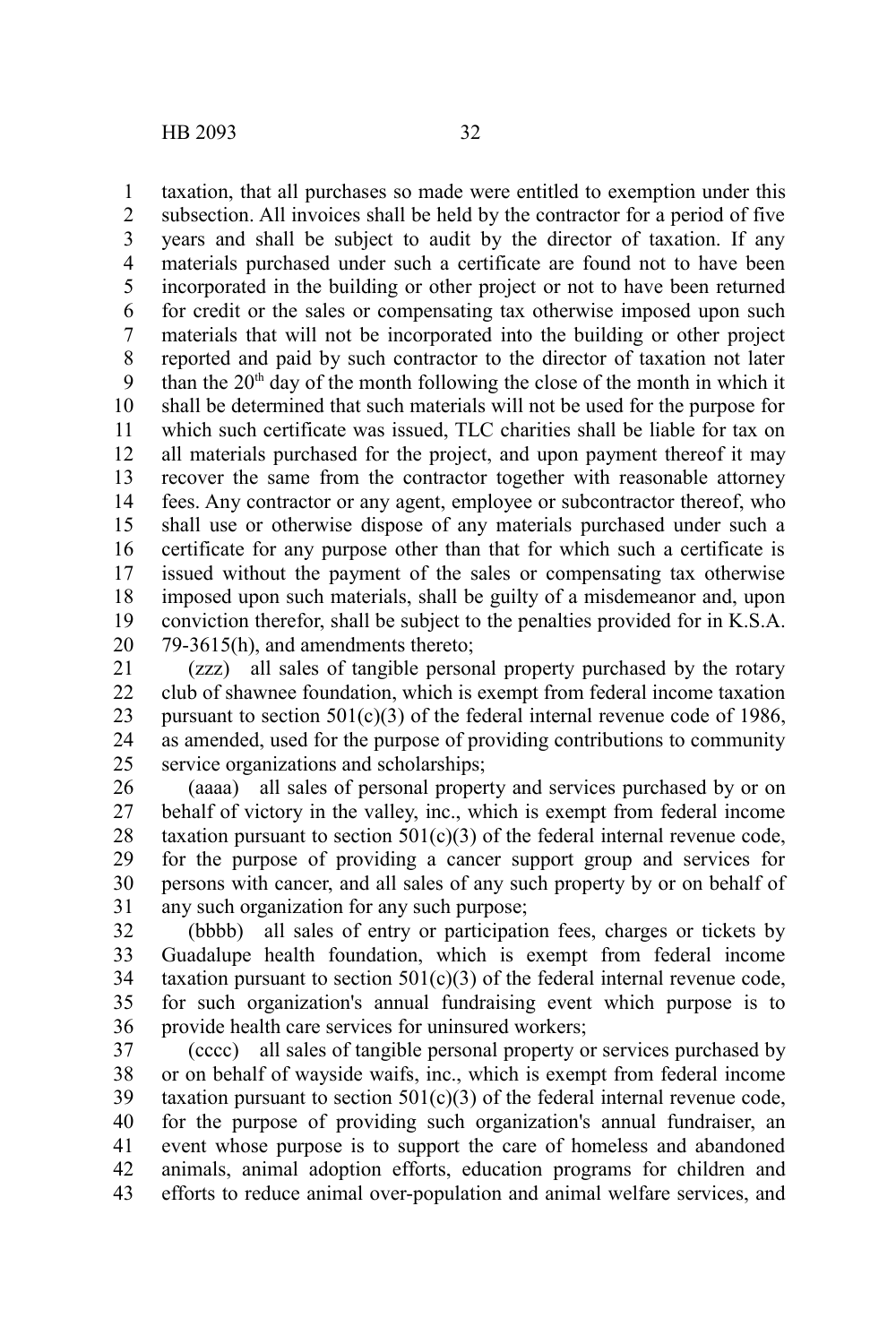all sales of any such property, including entry or participation fees or charges, by or on behalf of such organization for such purpose; 1 2

(dddd) all sales of tangible personal property or services purchased by or on behalf of goodwill industries or Easter seals of Kansas, inc., both of which are exempt from federal income taxation pursuant to section  $501(c)(3)$  of the federal internal revenue code, for the purpose of providing education, training and employment opportunities for people with disabilities and other barriers to employment; 3 4 5 6 7 8

(eeee) all sales of tangible personal property or services purchased by or on behalf of all American beef battalion, inc., which is exempt from federal income taxation pursuant to section  $501(c)(3)$  of the federal internal revenue code, for the purpose of educating, promoting and participating as a contact group through the beef cattle industry in order to carry out such projects that provide support and morale to members of the United States armed forces and military services; 9 10 11 12 13 14 15

(ffff) all sales of tangible personal property and services purchased by sheltered living, inc., which is exempt from federal income taxation pursuant to section  $501(c)(3)$  of the federal internal revenue code of 1986, and which such property and services are used for the purpose of providing residential and day services for people with developmental disabilities or intellectual disability, or both, and all sales of any such property by or on behalf of sheltered living, inc., for any such purpose; and all sales of tangible personal property or services purchased by a contractor for the purpose of rehabilitating, constructing, maintaining, repairing, enlarging, furnishing or remodeling homes and facilities for sheltered living, inc., for any such purpose that would be exempt from taxation under the provisions of this section if purchased directly by sheltered living, inc. Nothing in this subsection shall be deemed to exempt the purchase of any construction machinery, equipment or tools used in the constructing, maintaining, repairing, enlarging, furnishing or remodeling such homes and facilities for sheltered living, inc. When sheltered living, inc., contracts for the purpose of rehabilitating, constructing, maintaining, repairing, enlarging, furnishing or remodeling such homes and facilities, it shall obtain from the state and furnish to the contractor an exemption certificate for the project involved, and the contractor may purchase materials for incorporation in such project. The contractor shall furnish the number of such certificate to all suppliers from whom such purchases are made, and such suppliers shall execute invoices covering the same bearing the number of such certificate. Upon completion of the project the contractor shall furnish to sheltered living, inc., a sworn statement, on a form to be provided by the director of taxation, that all purchases so made were entitled to exemption under this subsection. All invoices shall be held by the contractor for a period of five years and shall be subject to audit by 16 17 18 19 20 21 22 23 24 25 26 27 28 29 30 31 32 33 34 35 36 37 38 39 40 41 42 43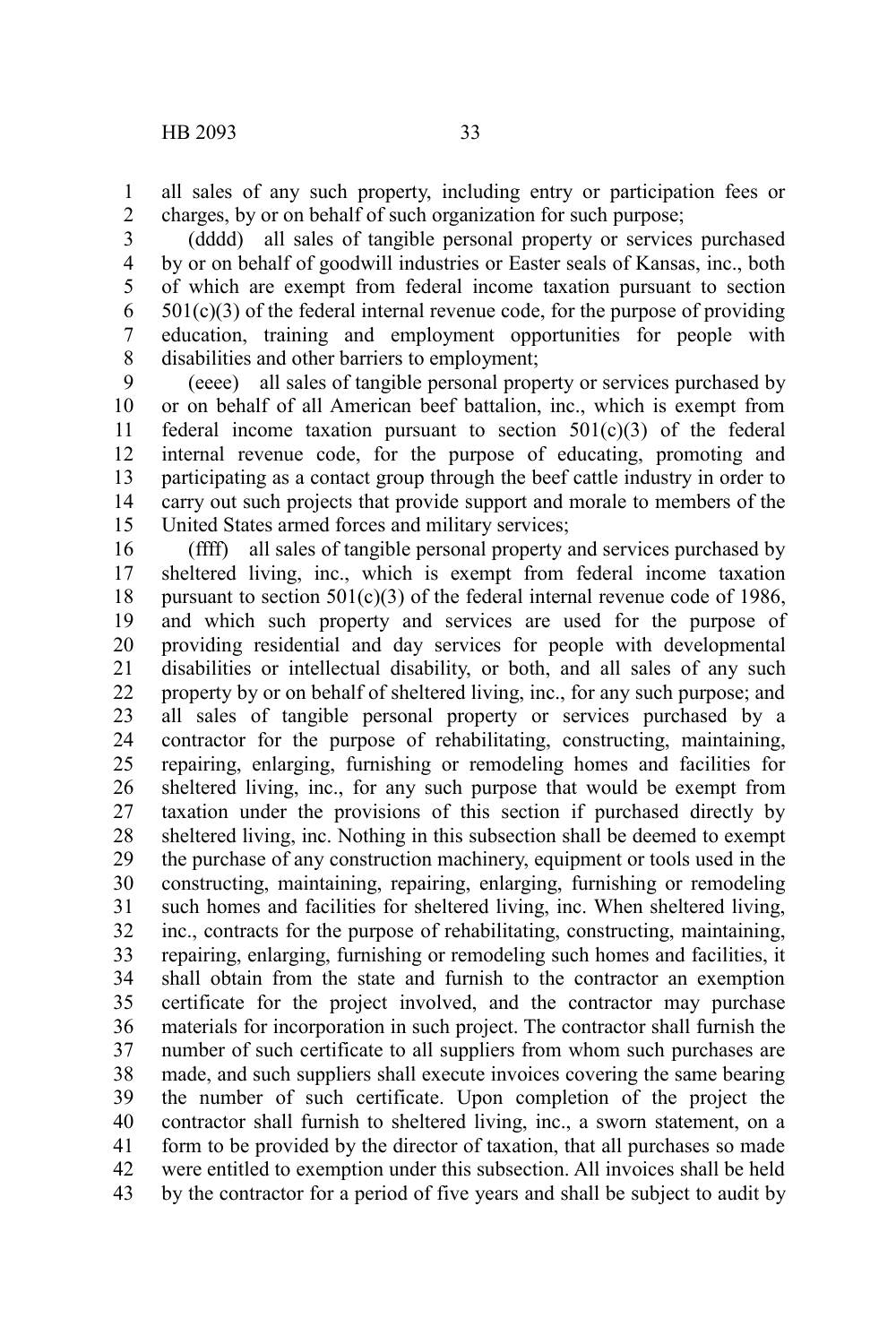the director of taxation. If any materials purchased under such a certificate are found not to have been incorporated in the building or other project or not to have been returned for credit or the sales or compensating tax otherwise imposed upon such materials that will not be so incorporated in the building or other project reported and paid by such contractor to the director of taxation not later than the  $20<sup>th</sup>$  day of the month following the close of the month in which it shall be determined that such materials will not be used for the purpose for which such certificate was issued, sheltered living, inc., shall be liable for tax on all materials purchased for the project, and upon payment thereof it may recover the same from the contractor together with reasonable attorney fees. Any contractor or any agent, employee or subcontractor thereof, who shall use or otherwise dispose of any materials purchased under such a certificate for any purpose other than that for which such a certificate is issued without the payment of the sales or compensating tax otherwise imposed upon such materials, shall be guilty of a misdemeanor and, upon conviction therefor, shall be subject to the penalties provided for in K.S.A. 79-3615(h), and amendments thereto; 1 2 3 4 5 6 7 8 9 10 11 12 13 14 15 16 17 18

(gggg) all sales of game birds for which the primary purpose is use in hunting; 19 20

(hhhh) all sales of tangible personal property or services purchased on or after July 1, 2014, for the purpose of and in conjunction with constructing, reconstructing, enlarging or remodeling a business identified under the North American industry classification system (NAICS) subsectors 1123, 1124, 112112, 112120 or 112210, and the sale and installation of machinery and equipment purchased for installation at any such business. The exemption provided in this subsection shall not apply to projects that have actual total costs less than \$50,000. When a person contracts for the construction, reconstruction, enlargement or remodeling of any such business, such person shall obtain from the state and furnish to the contractor an exemption certificate for the project involved, and the contractor may purchase materials, machinery and equipment for incorporation in such project. The contractor shall furnish the number of such certificates to all suppliers from whom such purchases are made, and such suppliers shall execute invoices covering the same bearing the number of such certificate. Upon completion of the project, the contractor shall furnish to the owner of the business a sworn statement, on a form to be provided by the director of taxation, that all purchases so made were entitled to exemption under this subsection. All invoices shall be held by the contractor for a period of five years and shall be subject to audit by the director of taxation. Any contractor or any agent, employee or subcontractor of the contractor, who shall use or otherwise dispose of any materials, machinery or equipment purchased under such a certificate for 21 22 23 24 25 26 27 28 29 30 31 32 33 34 35 36 37 38 39 40 41 42 43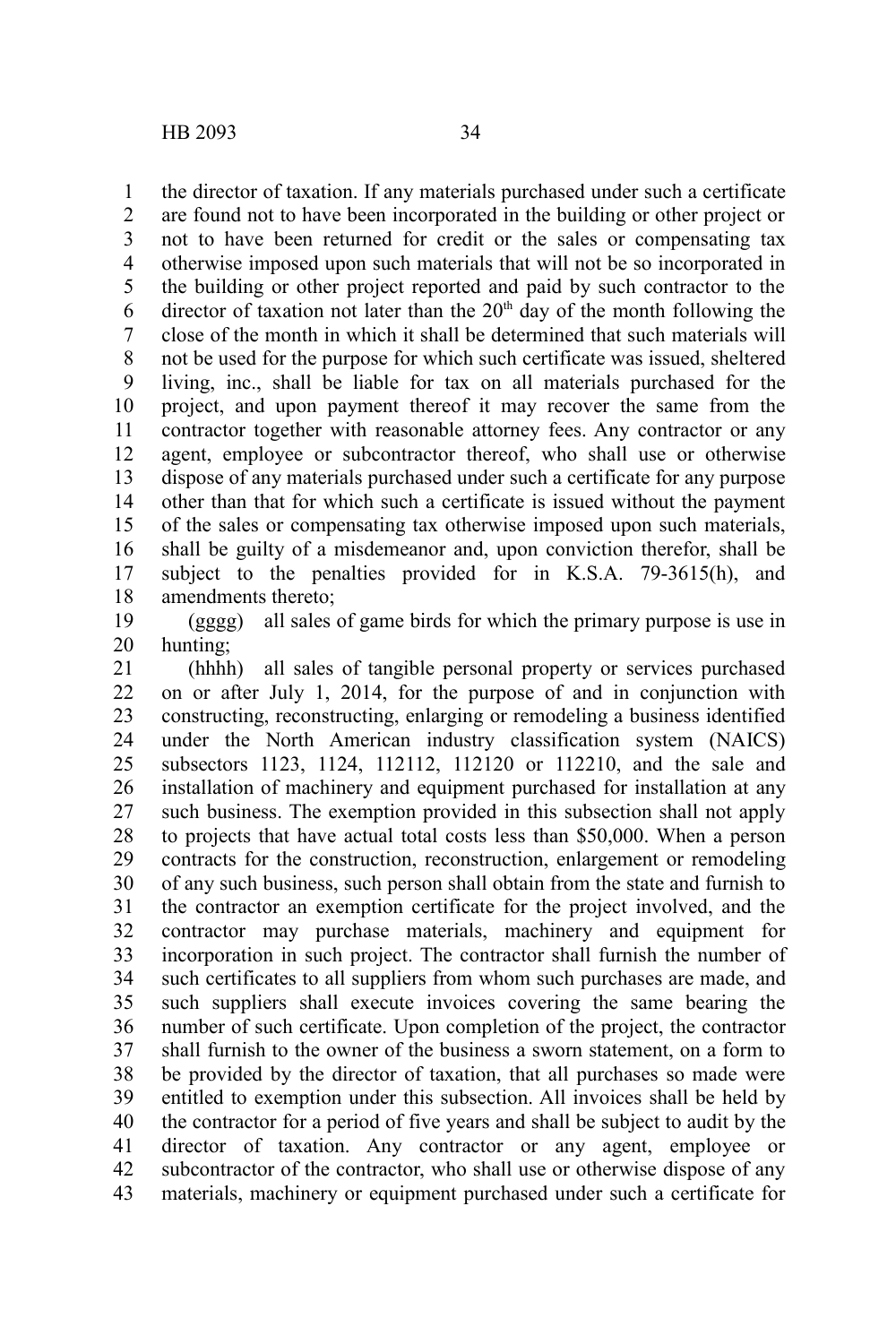any purpose other than that for which such a certificate is issued without the payment of the sales or compensating tax otherwise imposed thereon, shall be guilty of a misdemeanor and, upon conviction therefor, shall be subject to the penalties provided for in K.S.A. 79-3615(h), and amendments thereto; 1 2 3 4 5

(iiii) all sales of tangible personal property or services purchased by a contractor for the purpose of constructing, maintaining, repairing, enlarging, furnishing or remodeling facilities for the operation of services for Wichita children's home for any such purpose that would be exempt from taxation under the provisions of this section if purchased directly by Wichita children's home. Nothing in this subsection shall be deemed to exempt the purchase of any construction machinery, equipment or tools used in the constructing, maintaining, repairing, enlarging, furnishing or remodeling such facilities for Wichita children's home. When Wichita children's home contracts for the purpose of constructing, maintaining, repairing, enlarging, furnishing or remodeling such facilities, it shall obtain from the state and furnish to the contractor an exemption certificate for the project involved, and the contractor may purchase materials for incorporation in such project. The contractor shall furnish the number of such certificate to all suppliers from whom such purchases are made, and such suppliers shall execute invoices covering the same bearing the number of such certificate. Upon completion of the project, the contractor shall furnish to Wichita children's home a sworn statement, on a form to be provided by the director of taxation, that all purchases so made were entitled to exemption under this subsection. All invoices shall be held by the contractor for a period of five years and shall be subject to audit by the director of taxation. If any materials purchased under such a certificate are found not to have been incorporated in the building or other project or not to have been returned for credit or the sales or compensating tax otherwise imposed upon such materials that will not be so incorporated in the building or other project reported and paid by such contractor to the director of taxation not later than the  $20<sup>th</sup>$  day of the month following the close of the month in which it shall be determined that such materials will not be used for the purpose for which such certificate was issued, Wichita children's home shall be liable for the tax on all materials purchased for the project, and upon payment, it may recover the same from the contractor together with reasonable attorney fees. Any contractor or any agent, employee or subcontractor, who shall use or otherwise dispose of any materials purchased under such a certificate for any purpose other than that for which such a certificate is issued without the payment of the sales or compensating tax otherwise imposed upon such materials, shall be guilty of a misdemeanor and, upon conviction, shall be subject to the penalties provided for in K.S.A. 79-3615(h), and amendments thereto; 6 7 8 9 10 11 12 13 14 15 16 17 18 19 20 21 22 23 24 25 26 27 28 29 30 31 32 33 34 35 36 37 38 39 40 41 42 43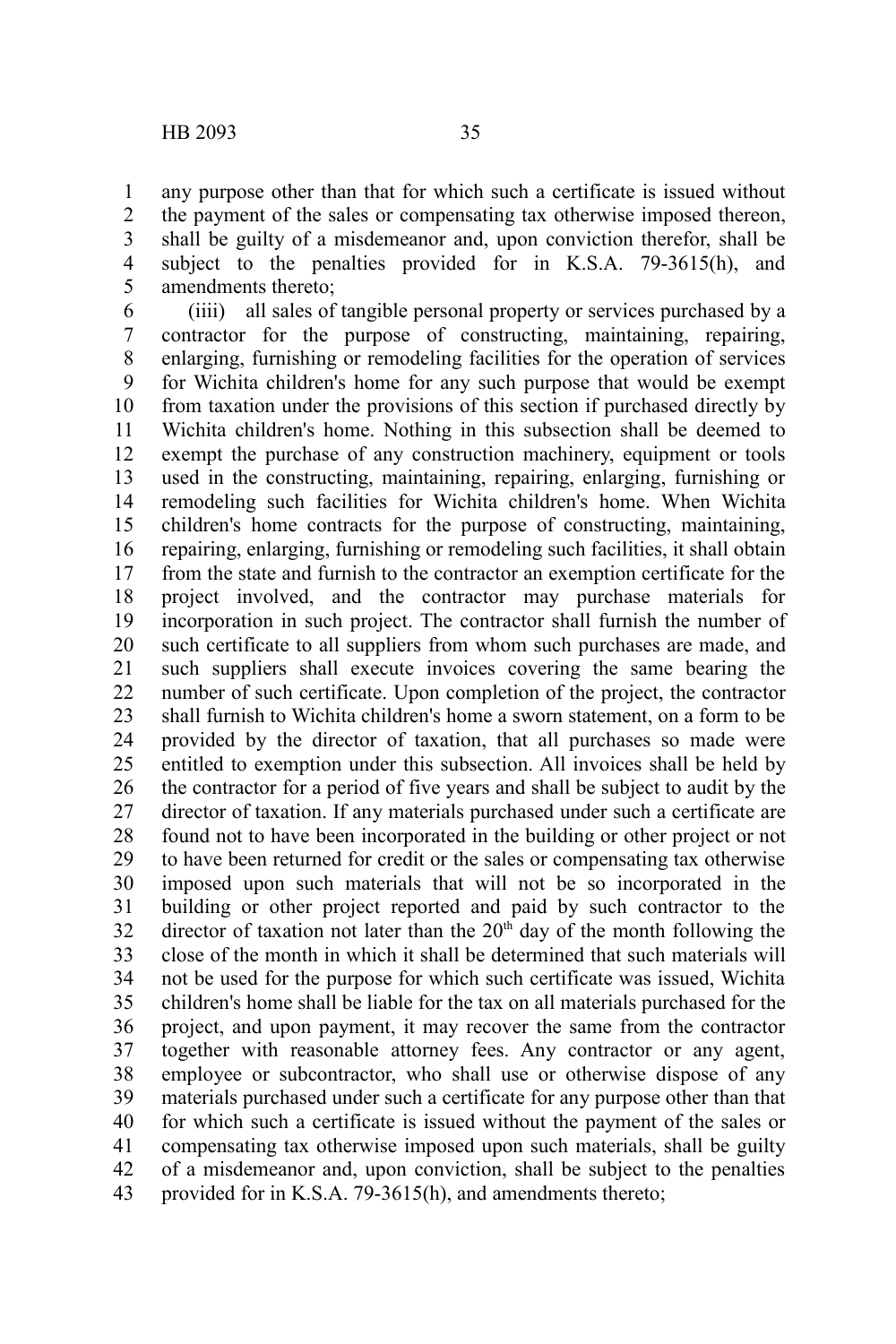(iiii) all sales of tangible personal property or services purchased by or on behalf of the beacon, inc., that is exempt from federal income taxation pursuant to section  $501(c)(3)$  of the federal internal revenue code, for the purpose of providing those desiring help with food, shelter, clothing and other necessities of life during times of special need; 1 2 3 4 5

(kkkk) all sales of tangible personal property and services purchased by or on behalf of reaching out from within, inc., which is exempt from federal income taxation pursuant to section  $501(c)(3)$  of the federal internal revenue code, for the purpose of sponsoring self-help programs for incarcerated persons that will enable such incarcerated persons to become role models for non-violence while in correctional facilities and productive family members and citizens upon return to the community; and 6 7 8 9 10 11 12

(llll) all sales of tangible personal property and services purchased by Gove county healthcare endowment foundation, inc., which is exempt from federal income taxation pursuant to section  $501(c)(3)$  of the federal internal revenue code of 1986, and which such property and services are used for the purpose of constructing and equipping an airport in Quinter, Kansas, and all sales of tangible personal property or services purchased by a contractor for the purpose of constructing and equipping an airport in Quinter, Kansas, for such organization, that would be exempt from taxation under the provisions of this section if purchased directly by such organization. Nothing in this subsection shall be deemed to exempt the purchase of any construction machinery, equipment or tools used in the constructing or equipping of facilities for such organization. When such organization shall contract for the purpose of constructing or equipping an airport in Quinter, Kansas, it shall obtain from the state and furnish to the contractor an exemption certificate for the project involved, and the contractor may purchase materials for incorporation in such project. The contractor shall furnish the number of such certificate to all suppliers from whom such purchases are made, and such suppliers shall execute invoices covering the same bearing the number of such certificate. Upon completion of the project, the contractor shall furnish to such organization concerned a sworn statement, on a form to be provided by the director of taxation, that all purchases so made were entitled to exemption under this subsection. All invoices shall be held by the contractor for a period of five years and shall be subject to audit by the director of taxation. If any materials purchased under such a certificate are found not to have been incorporated in such facilities or not to have been returned for credit or the sales or compensating tax otherwise imposed upon such materials that will not be so incorporated in such facilities reported and paid by such contractor to the director of taxation no later than the  $20<sup>th</sup>$  day of the month following the close of the month in which it shall be determined that such materials will not be used for the purpose for which such certificate was 13 14 15 16 17 18 19 20 21 22 23 24 25 26 27 28 29 30 31 32 33 34 35 36 37 38 39 40 41 42 43